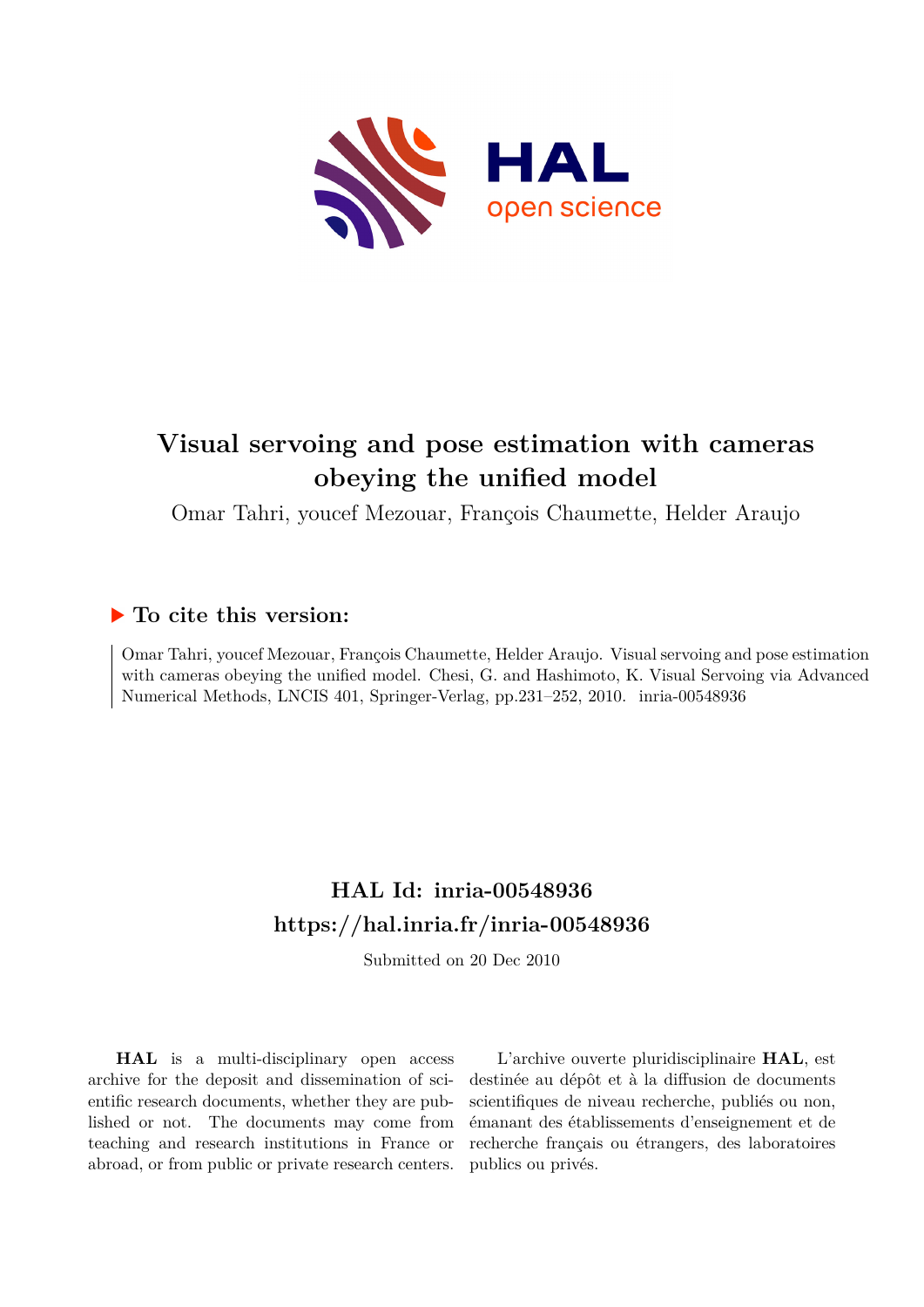# **Chapter 13 Visual Servoing and Pose Estimation with Cameras Obeying the Unified Model**

Omar Tahri, Youcef Mezouar, François Chaumette, and Helder Araujo

**Abstract** In this chapter, both visual servoing and pose estimation from a set of points are dealt with. More precisely, a unique scheme based on the projection onto the unit sphere for cameras obeying the unified model is proposed. From the projection onto the surface of the unit sphere, new visual features based on invariants to rotations are proposed. It is shown that satisfactory results can be obtained using these features for visual servoing and pose estimation as well.

## **13.1 Introduction**

Visual servoing aims at controlling robotic systems by the information provided by one or more cameras. According to the space where the visual features are defined, several kinds of visual servoing can be distinguished. In position-based visual servoing (PBVS) [33, 21], the features are defined in the 3D space. An adequate 3D trajectory is usually obtained using PBVS, such as a geodesic for the orientation and a straight line for the translation. However, position-based visual servoing may suffer from potential instabilities due to image noise [5]. Furthermore, the knowledge of an exact object 3D model is required. On the contrary, in image-based visual servo (IBVS) [9], the robot motions are controlled by canceling errors on visual features defined in the image. This kind of visual-servo is more robust to image noise and calibration errors than PBVS, in general. However, as soon as the initial

Youcef Mezouar

François Chaumette

239

Omar Tahri and Helder Araujo

Institute for Systems and Robotics, Polo II 3030-290 Coimbra, Portugal, e-mail: {omartahri, helder}@isr.uc.pt

LASMEA, University Blaise Pascal, Campus des Cezeaux, 63177 Aubiere, France, e-mail: mezouar@univ-bpclermont.fr

INRIA, Campus de Beaulieu, 35042 Rennes, France, e-mail: francois.chaumette@irisa.fr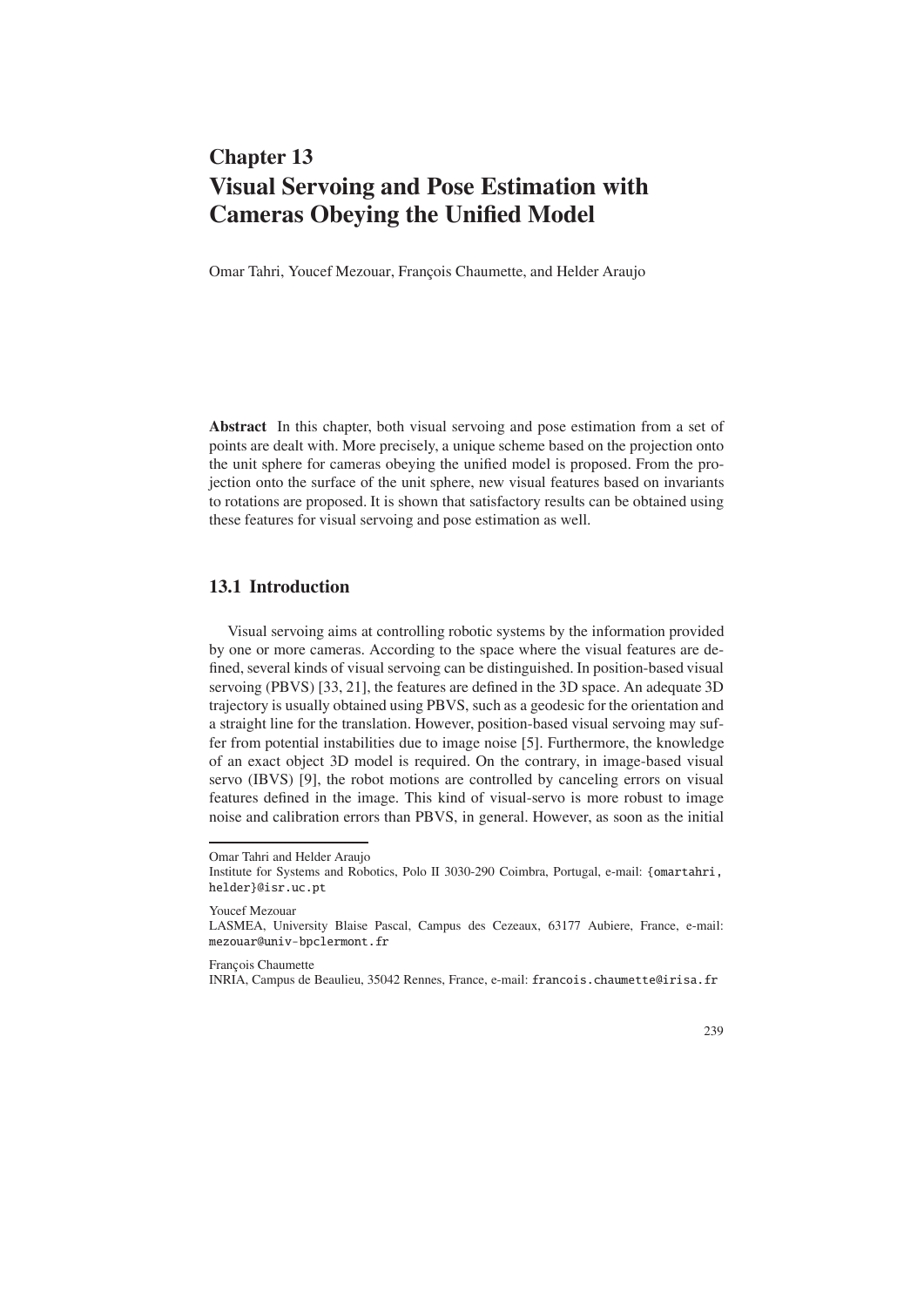error between the initial and the desired poses is large, the 3D behavior becomes unpredictable when the visual features are not adequately chosen. Furthermore, other problems may appear such as reaching local minimum or a task singularity [5]. A compromise and an hybrid visual servoing [19] can be obtained by combining features in image and partial 3D data.

In this chapter, we are concerned with IBVS. In fact, the main cause of trouble for IBVS is the strong nonlinearities in the relation from the image space to the workspace that are generally observed in the interaction matrix. In principle, an exponential decoupled decrease will be obtained simultaneously on the visual features and on the camera velocity, which would provide a perfect behavior, if the interaction matrix is constant. Unfortunately, that is not usually the case. To overcome the problem of nonlinearities observed in the interaction matrix, an approach consists in using the measures to build particular visual features that will ensure expected properties of the control scheme. In fact, the way to design adequate visual features is directly linked to the modeling of their interaction with the robot motion, from which all control properties can be analyzed theoretically. If the interaction is too complex (i.e. highly nonlinear and coupled), the analysis becomes impossible. Several works have been realized in IBVS following this general objective. In [24], a vanishing point and the horizon line have been selected. This choice ensures a good decoupling between translational and rotational degrees of freedom (DOF). In [15], vanishing points have also been used for a dedicated object (a 3D rectangle), once again for decoupling properties. For the same object, six visual features have been designed in [6] to control the 6 DOF of a robot arm, following a partitioned approach. In [14], the coordinates of points are expressed in a cylindrical coordinate system instead of the classical Cartesian one, so as to improve the robot trajectory. In [13], the three coordinates of the centroid of an object in a virtual image obtained through a spherical projection have been selected to control 3 DOF of an underactuated system. Recently, [11] proposed a decoupled visual servoing from spheres using a spherical projection model. Despite of the large quantity of results obtained in the last few years, the choice of the set of visual features to be used in the control scheme is still an open question in terms of stability analysis and validity for different kinds of sensor and environment.

In this chapter, invariants computed from the projection onto the surface of the unit sphere will be used to improve the IBVS behavior in terms of convergence domain and 3D behavior. In previous works, the invariance property of some combinations of image moments computed from image regions or a set of points have been used to decouple the DOF from each-other. For instance, in [28, 30], moments allow using of intuitive geometrical features, such as the center of gravity or the orientation of an object. However, these works only concerned planar objects and conventional perspective cameras. More recently, a new decoupled IBVS from the projection onto the unit sphere has been proposed in [31]. The proposed method is based on polynomials invariant to rotational motion computed from a set of image points. This current work improves the proposed features given in [31]. More precisely, the new features allow obtaining interaction matrices almost constant with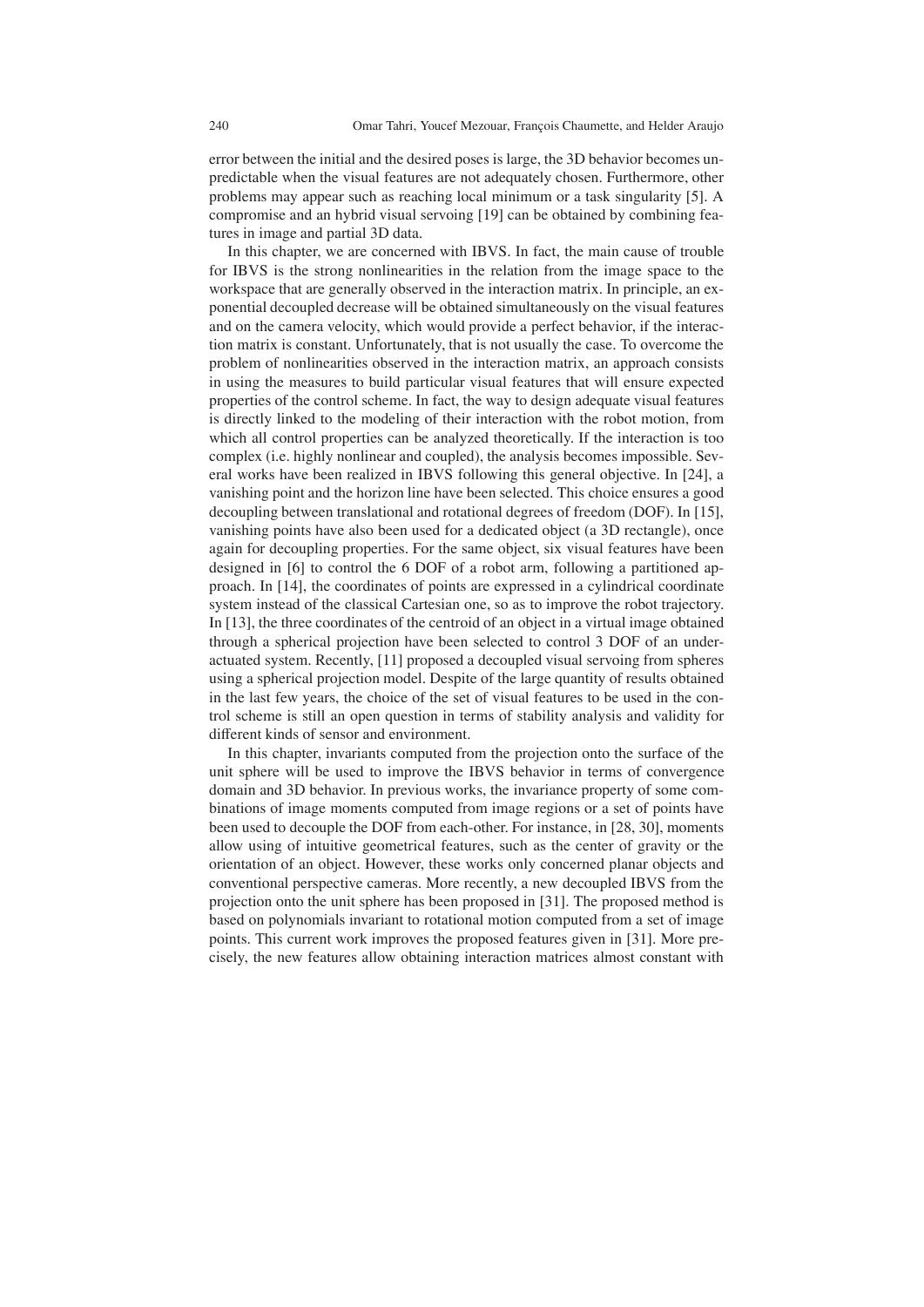respect to the depth distributions. This decreases the system nonlinearity and improves the convergence speed and rate.

The second part of this chapter deals with the pose estimation problem. There are many applications of pose estimation, where the 6 parameters of the camera pose have to be calculated from known correspondences with known scene structure: robot localization using a vision sensor, or PBVS [33]. The pose estimation is one of most classical problem in vision [7, 16]. This problem is more than 150 years old and there is recent renewed interest because of automated navigation and model-based vision systems. Numerous methods have been proposed in the literature and giving an exhaustive list of them is certainly impossible. The pose estimation methods can be divided into several categories according to the used features, direct methods or iterative methods. The geometric features considered for the estimation of the pose are often points [7], segments [8], contours, conics [25] or image moments [29]. Another important issue is the registration problem. Purely geometric [8], or numerical and iterative [7] approaches may be considered. Linear approaches are suitable for real-time applications and give closed-form solutions free of initialization [10, 1]. Full-scale nonlinear optimization techniques [17] consist of minimizing the error between the observation and the projection of the model. The main advantage of these approaches is their accuracy. The main drawback is that they may be subject to local minima and, worse, divergence.

The method we propose in this chapter is based on virtual visual servoing (VVS) using moment invariants as features. In other words, we consider the problem of the pose computation as similar to the positioning of a virtual camera using features in the image [26, 20]. This method is equivalent to nonlinear methods that consist in minimizing a cost function using iterative algorithms. The main idea behind the method we propose is based on the following fact: the features that can be used for visual servoing to ensure a large convergence domain and adequate 3D behavior can be used to obtain a large convergence domain and high convergence speed for pose estimation using VVS.

As mentioned above, the features we propose are computed from the projection onto the unit sphere. This means that the proposed method can be applied not only to conventional cameras but also to all omnidirectional cameras obeying the unified model [12, 4]. Omnidirectional cameras are usually intended as a vision system providing a 360*<sup>o</sup>* panoramic view of the scene. Such an enhanced field of view can be achieved by either using catadioptric systems, obtained by simply combining mirrors and conventional cameras, or employing purely dioptric fisheye lenses [3]. In practice, it is highly desirable that such imaging systems have a single viewpoint [3, 27]. That is, there exists a single center of projection, so that, every pixel in the sensed images measures the irradiance of the light passing through the same viewpoint in one particular direction. The reason why a single viewpoint is so desirable is that it permits the extension of several results obtained for conventional cameras. The pose estimation method we propose is thus valid for catadioptric, conventional and some fisheye cameras.

The following of this chapter is organized as follow:

• in the next section, the unified camera model is recalled;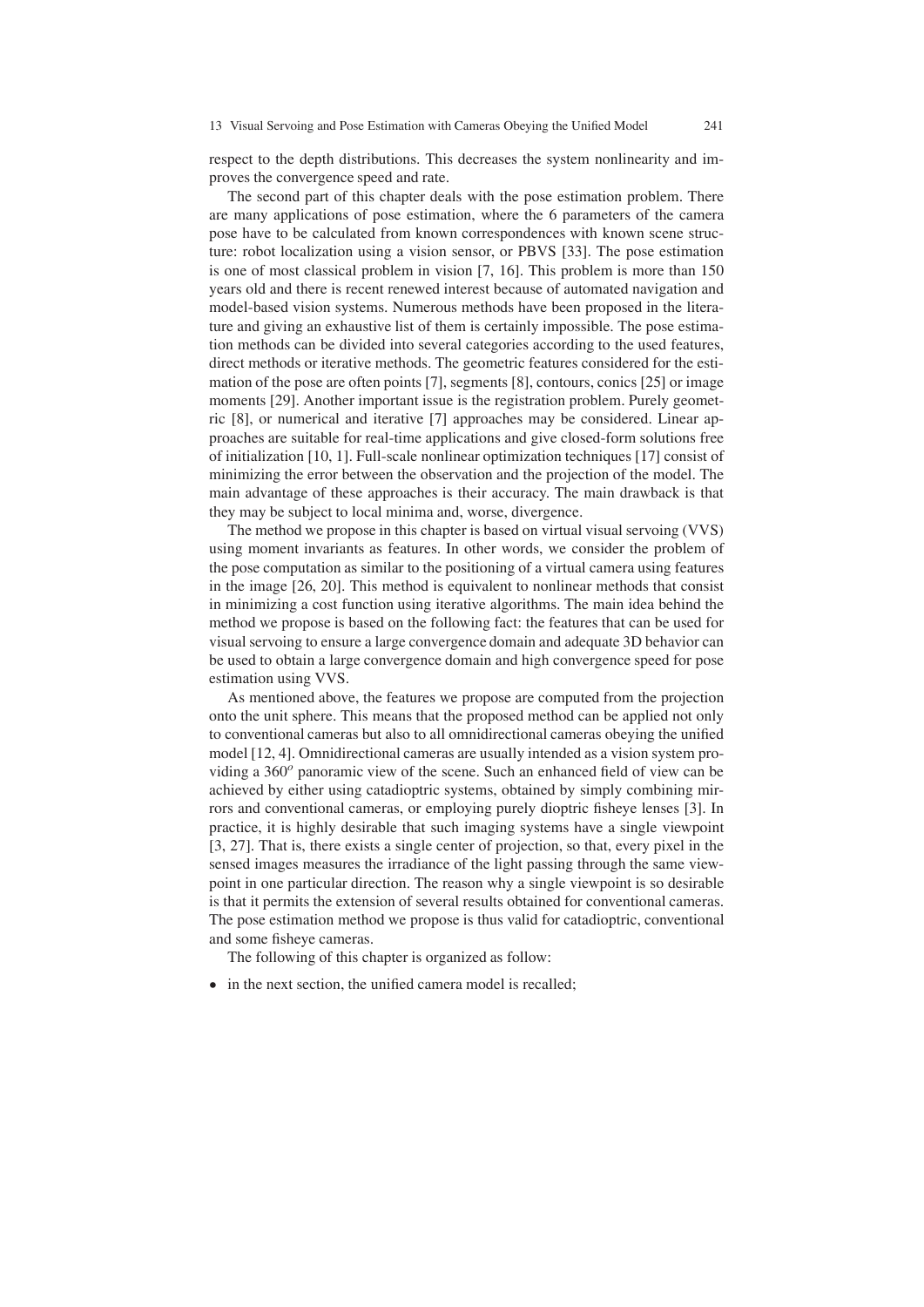242 Omar Tahri, Youcef Mezouar, François Chaumette, and Helder Araujo

- in Section 13.3, the theoretical background of this work is detailed;
- in Section 13.4, the feature choice to control the 6 DOF of the camera or to estimate its pose is explained;
- in Section 13.5, validations results for visual servoing and pose estimation are presented. In this way, the pose estimation method using VVS is compared to linear pose estimation method [1] and an iterative method [2].

## **13.2 Camera Model**

Central imaging systems can be modeled using two consecutive projections: spherical then perspective. This geometric formulation called the *unified model* was proposed by Geyer and Daniilidis in [12]. Consider a virtual unitary sphere centered on  $C_m$  and the perspective camera centered on  $C_p$  (refer to Fig. 13.1). The frames attached to the sphere and the perspective camera are related by a simple translation of  $-\xi$  along the Z-axis. Let X be a 3D point with coordinates  $X = (X, Y, Z)^{\top}$  in  $\mathcal{F}_m$ . The world point X is projected onto the image plane at a point with homogeneous coordinates  $\mathbf{p} = \mathbf{K}\mathbf{m}$ , where **K** is a  $3 \times 3$  upper triangular matrix containing the conventional camera intrinsic parameters coupled with mirror intrinsic parameters and

$$
\mathbf{m} = \left(x, y, 1\right)^{\top} = \left(\frac{X}{Z + \xi ||X||}, \frac{Y}{Z + \xi ||X||}, 1\right)^{\top}.
$$
 (13.1)

The matrix **K** and the parameter  $\xi$  can be obtained after calibration using, for example, the methods proposed in [22]. In the sequel, the imaging system is assumed to be calibrated. In this case, the inverse projection onto the unit sphere can be obtained by:

$$
\mathcal{X}_s = \lambda \left( x, y, 1 - \frac{\xi}{\lambda} \right)^{\top},\tag{13.2}
$$

where  $\lambda = \frac{\xi + \xi}{\xi + \xi}$  $\sqrt{1+(1-\xi^2)(x^2+y^2)}$  $1+x^2+y^2$ 

Note that the conventional perspective camera is nothing but a particular case of this model (when  $\xi = 0$ ). The projection onto the unit sphere from the image plane is possible for all sensors obeying the unified model.

#### **13.3 Mathematical Background**

#### *13.3.1 Visual Servoing and Pose Estimation*

In few words, we recall that the time variation **s˙** of the visual features **s** can be expressed linearly with respect to the relative camera-object kinematics screw  $V = (v, \omega)$ :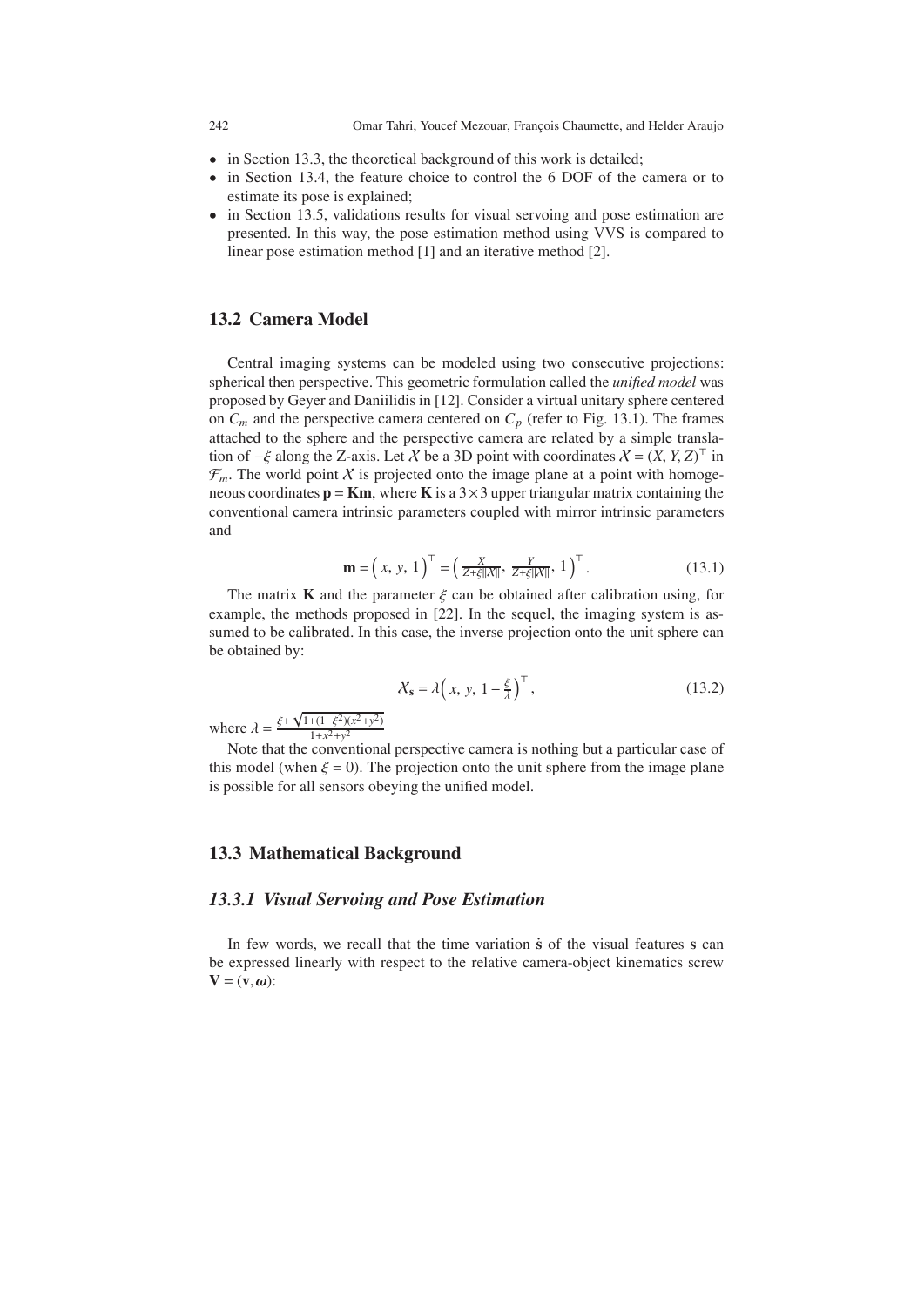

Fig. 13.1 (a) axis convention; and (b) unified image formation.

$$
\dot{\mathbf{s}} = \mathbf{L}_{\mathbf{s}} \mathbf{V},\tag{13.3}
$$

where  $L_s$  is the interaction matrix related to  $s$ . The control scheme is usually designed to reach an exponential decoupled decrease of the visual features to their desired value **s**∗. If we consider an eye-in-hand system observing a static object, the control law is defined as follow:

$$
\mathbf{V}_{\mathbf{c}} = -\lambda \widehat{\mathbf{L}}_{\mathbf{s}}^{+} (\mathbf{s} - \mathbf{s}^{*}),\tag{13.4}
$$

where  $\widehat{\mathbf{L}_{s}}$  is a model or an approximation of  $\mathbf{L}_{s}$ ,  $\widehat{\mathbf{L}_{s}}^{+}$  the pseudo-inverse of  $\widehat{\mathbf{L}_{s}}$ ,  $\lambda$  a positive gain tuning the time to convergence, and  $V_c$  the camera velocity sent to the low-level robot controller. The nonlinearities in system (13.4) explain the difference of behaviors in image space and in 3D space, and the inadequate robot trajectory that occurs sometimes when the displacement to realize is large (of course, for small displacements such that the variations of  $L_s$  are negligible, a correct behavior is<br>the included the interval in the state of the state of the translation of the inclusive obtained). An important issue is thus to determine visual features allowing to reduce the nonlinearities in (13.4). Furthermore, using (13.4) local minima can be reached when the number of features is not minimal. Therefore, one would like to chose a minimal representation (the number of features is equal to the number of DOF), but without singularities and robust with respect to image noise.

The problem of pose estimation consists in determining the rigid transformation  ${}^{c}$ **M**<sub>*o*</sub> between the object frame  $\mathcal{F}_o$  and the camera frame  $\mathcal{F}_c$  in unknown position using the corresponding object image (see Fig. 13.2). It is well known that the relation between an object point with coordinates  $X_c = (X_c, Y_c, Z_c, 1)$  in  $F_c$  and  $X_o = (X_o, Y_o, Z_o, 1)$  in  $F_o$  can be written: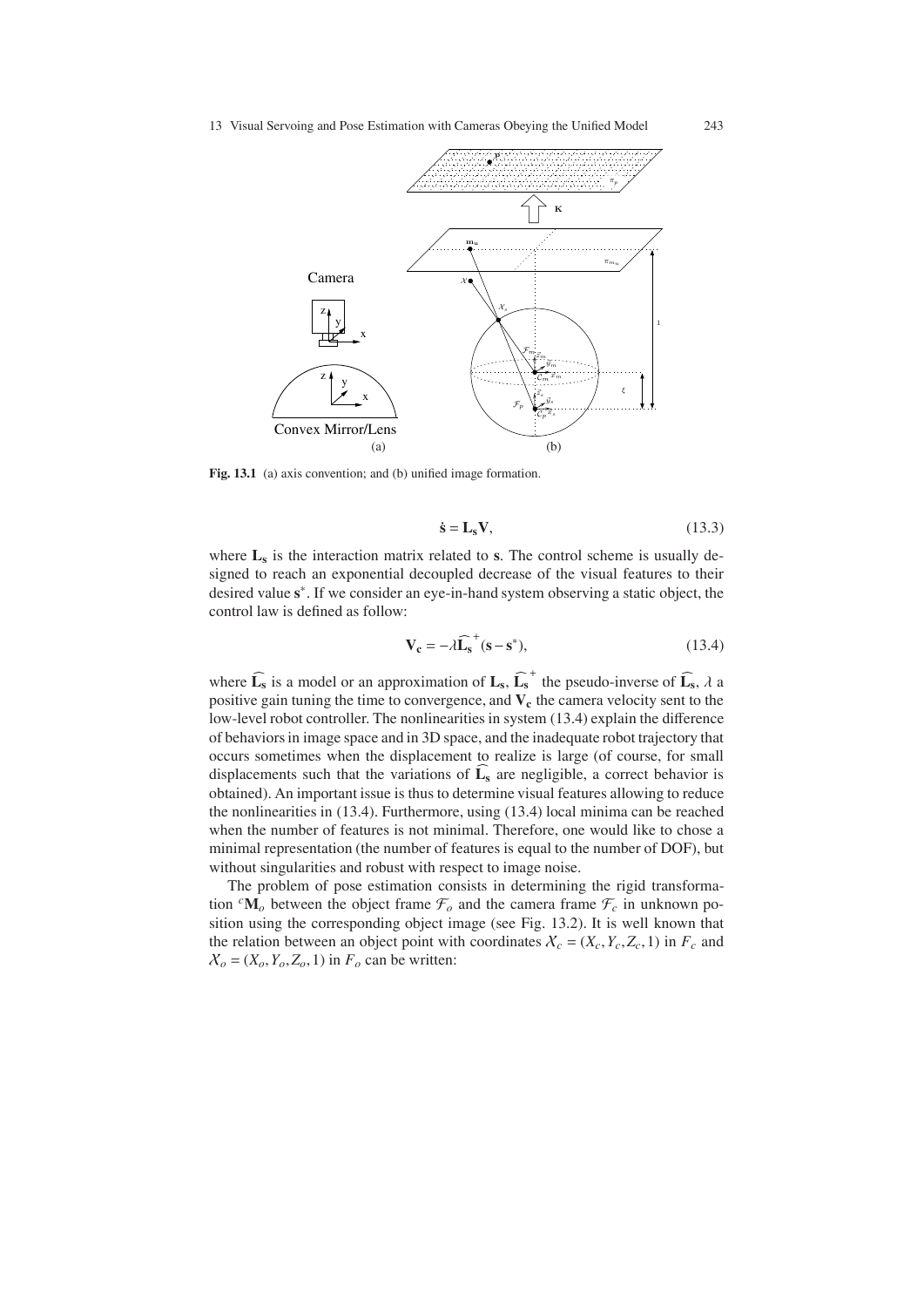

**Fig. 13.2** Pose estimation using VVS.

$$
\mathcal{X}_c =^c \mathbf{M}_o \mathcal{X}_o = \begin{bmatrix} ^c \mathbf{R}_o & ^c \mathbf{t}_o \\ \mathbf{0}_{31} & ^1 \end{bmatrix} \mathcal{X}_o.
$$
 (13.5)

The matrix  ${}^{c}$ **M**<sub> $o$ </sub> can be estimated by minimizing the error module in image:

$$
e = ||\mathbf{s}(^c \mathbf{M}_o) - \mathbf{s}^*||, \tag{13.6}
$$

where **s**<sup>∗</sup> is the value of a set of visual features computed in the image acquired in the camera unknown position and  $\mathbf{s}(\mathbf{^cM_0})$  is the value of the same set of features computed from the object model, the transformation *<sup>c</sup>***M***o*, and the camera model. VVS consists in moving a virtual camera from a known initial pose *<sup>i</sup>* **M***<sup>o</sup>* (referenced by the frame  $\mathcal{F}_i$  on Fig. 13.2) to the final unknown pose (referenced by the frame  $\mathcal{F}_c$  on Fig. 13.2) where *e* is minimized. In fact, the main difference between VS and VVS is that the visual features at each iteration are computed in VVS, while they are extracted from acquired images in VS. However, the displacement of the camera (real or virtual) is computed using the same control law (13.4).

# *13.3.2 Moments from the Projection of Points onto the Surface of Unit Sphere*

#### **13.3.2.1 Definitions**

The 3D moment of order  $i + j + k$  computed from a discrete set of *N* points are defined by the following classical equation: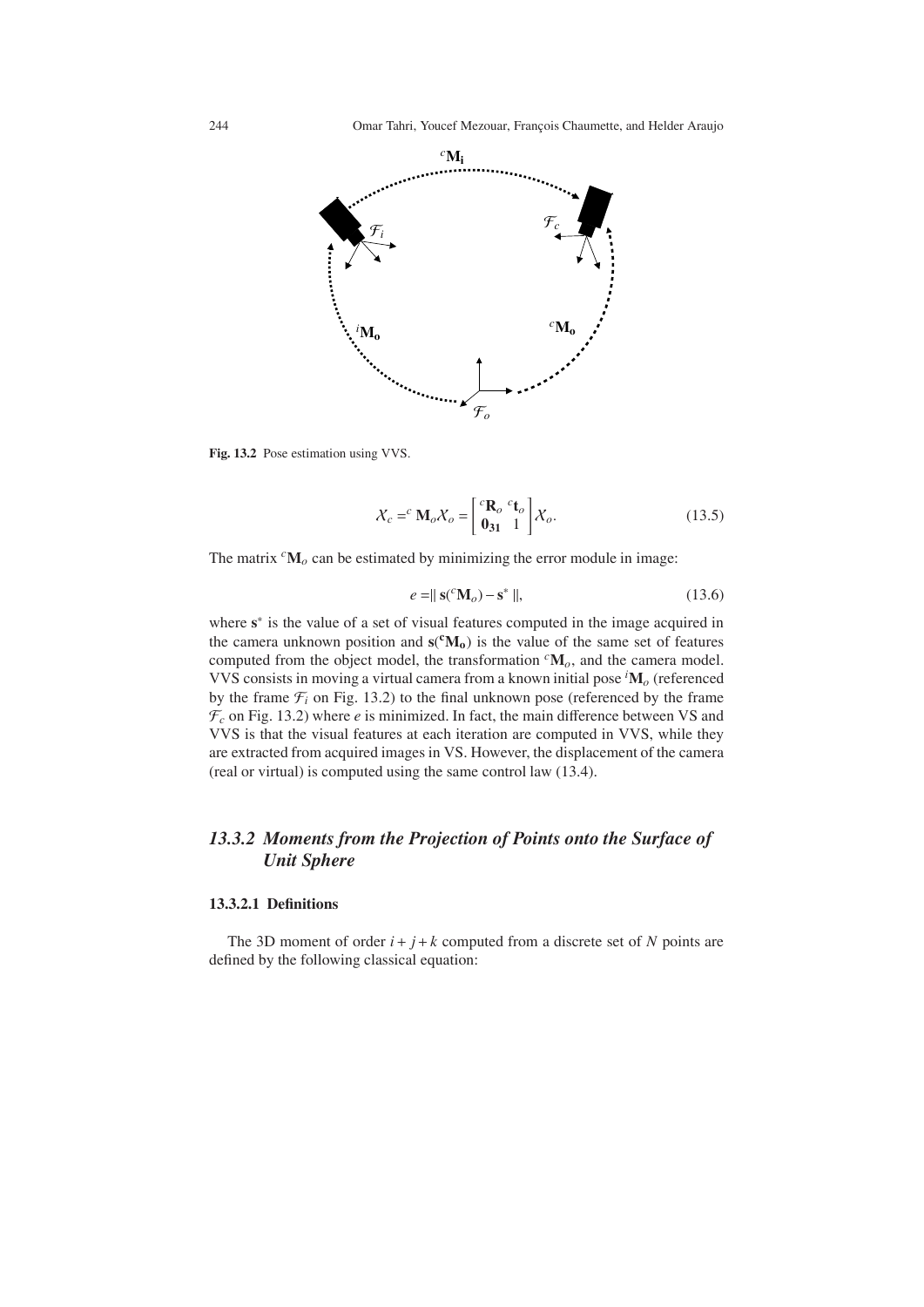13 Visual Servoing and Pose Estimation with Cameras Obeying the Unified Model 245

$$
m_{i,j,k} = \sum_{h=1}^{N} x_{s_h}^i y_{s_h}^j z_{s_h}^k,
$$
\n(13.7)

where  $(x_{s_h}, y_{s_h}, z_{s_h})$  are the coordinates of a 3D point. In our application, these coordinates are nothing but the coordinates of a point projected onto the unit sphere. They can be computed from the projection of a point onto the image plane and the inverse transform (13.2).

#### **13.3.2.2 Interaction Matrix**

In the case of moments computed from a discrete set of points, the derivative of (13.7) with respect to time is given by:

$$
\dot{m}_{i,j,k} = \sum_{h=0}^{N} (i \; x_{s_h}^{i-1} \; y_{s_h}^j \; z_{s_h}^k \dot{x}_{s_h} + j \; x_{s_h}^i \; y_{s_h}^{j-1} \; z_{s_h}^k \dot{y}_{s_h} + k \; x_{s_h}^i \; y_{s_h}^j \; z_{s_h}^{k-1} \dot{z}_{s_h}). \tag{13.8}
$$

For any set of points (coplanar or noncoplanar), the interaction matrix related to  $L_{m_{i,j,k}}$  can thus be obtained by combining (13.8) with the well known interaction matrix  $\mathbf{L}_{\chi_s}$  of a point  $\chi_s$  on the unit sphere (defined such that  $\dot{\chi}_s = \mathbf{L}_{\chi_s} \mathbf{V}$ ) [13, 28, 11]:

$$
\mathbf{L}\chi_{\rm s} = \left[ -\frac{1}{r} \mathbf{I}_3 + \frac{1}{r} \mathcal{X}_s \mathcal{X}_s^\top \left[ \mathcal{X}_s \right] \right],\tag{13.9}
$$

where  $r$  is the distance of the 3D point to the sphere center. In the particular case of a coplanar set of points, the interaction matrix related to  $m_{i,j,k}$  can be determined [28]:

$$
\mathbf{L}_{m_{i,j,k}} = \left[ m_{vx} \ m_{vy} \ m_{vz} \ m_{wx} \ m_{wy} \ m_{wz} \right],\tag{13.10}
$$

where:

$$
\begin{cases}\nm_{vx} = A(\beta_d m_{i+2,j,k} - im_{i,j,k}) \\
+ B(\beta_d m_{i+1,j+1,k} - im_{i-1,j+1,k}) \\
+ C(\beta_d m_{i+1,j,k+1} - im_{i-1,j,k+1}), \\
m_{vy} = A(\beta_d m_{i+1,j+1,k} - jm_{i+1,j-1,k}) \\
+ B(\beta_d m_{i,j+2,k} - jm_{i,j,k}) \\
+ C(\beta_d m_{i,j+1,k+1} - jm_{i,j-1,k+1}) \\
m_{vz} = A(\beta_d m_{i+1,j,k+1} - km_{i+1,j,k-1}) \\
+ B(\beta_d m_{i,j+1,k+1} - km_{i,j+1,k-1}) \\
+ C(\beta_d m_{i,j,k+2} - km_{i,j,k}), \\
m_{wx} = jm_{i,j-1,k+1} - km_{i,j+1,k-1}, \\
m_{wy} = km_{i+1,j,k-1} - im_{i-1,j,k+1}, \\
m_{wz} = im_{i-1,j+1,k} - jm_{i+1,j-1,k},\n\end{cases}
$$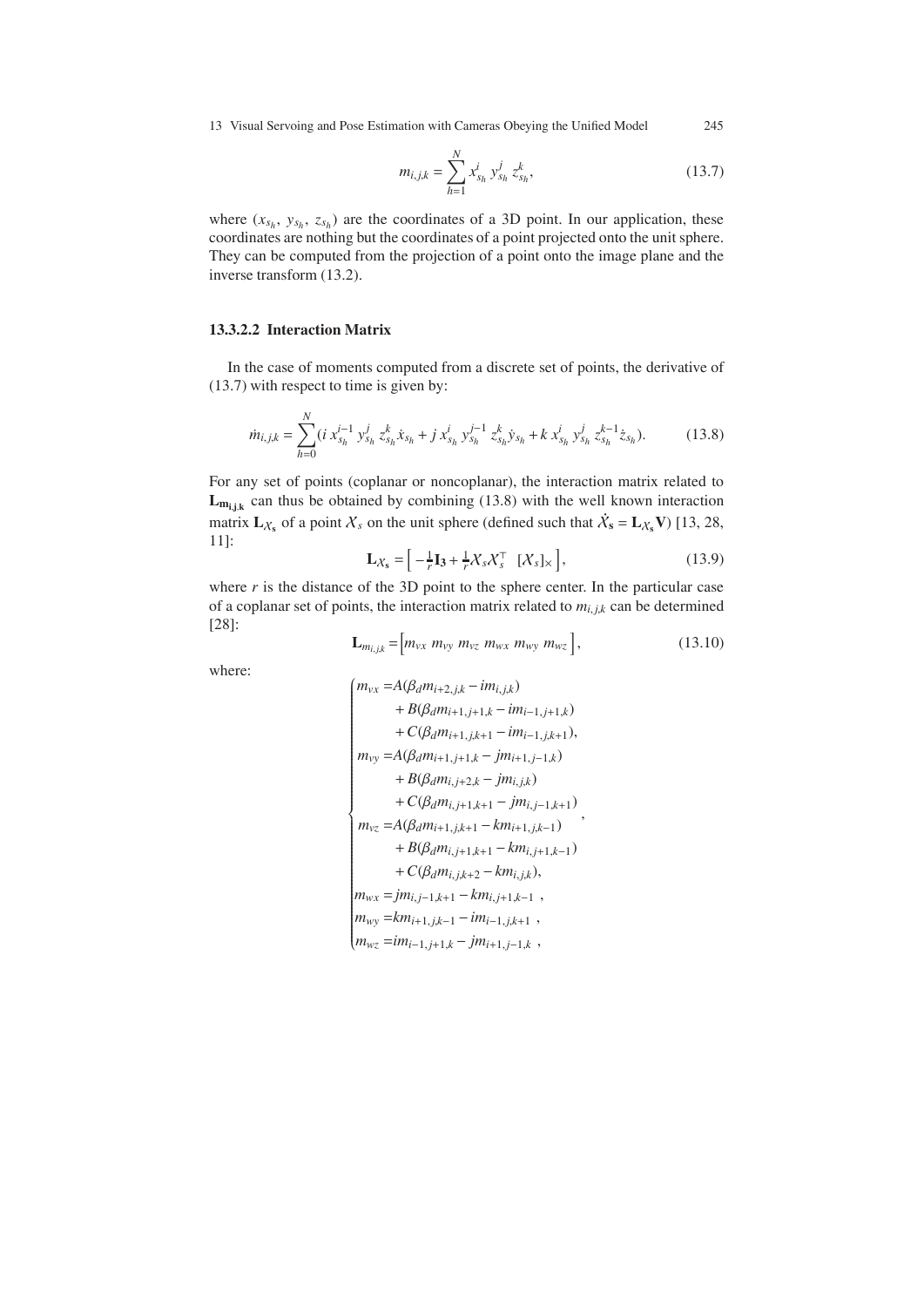with  $\beta_d = i + j + k$  and  $(A, B, C)$  are the parameters defining the object plane in the camera frame:

$$
\frac{1}{r} = \boldsymbol{\alpha}^{\top} \boldsymbol{X}_s = A x_s + B y_s + C z_s. \tag{13.11}
$$

# **13.4 Features Choice**

In this section, the features choice is detailed. We will first explain how to obtain features to control the translational DOF with interaction matrices almost constant with respect to depth distributions. Then, a vector of features to control the whole 6 DOF will be proposed.

### *13.4.1 Invariants to Rotational Motion*

The shape of an object does not change under rotational motions. After a rotational motion of the camera frame, it can easily be shown that the projected shape on the sphere also undergoes the same rotational motion. This means that the invariants to rotation in 3D space are also invariant if the considered points are projected onto the unit sphere. The decoupled control we propose is based on this invariance property. This important property will be used to select features invariant to rotations in order to control the 3 translational DOF. In this way, the following invariant polynomials to rotations have been proposed in [31] to control the translational DOF:

$$
I_1 = m_{200}m_{020} + m_{200}m_{002} + m_{020}m_{002} - m_{110}^2 - m_{101}^2 - m_{011}^2, \qquad (13.12)
$$
  
\n
$$
I_2 = -m_{300}m_{120} - m_{300}m_{102} + m_{210}^2 - m_{210}m_{030} - m_{210}m_{012} + m_{201}^2 - m_{201}m_{021} - m_{201}m_{003} + m_{120}^2 - m_{120}m_{102} + 3m_{111}^2 + m_{102}^2 - m_{030}m_{012} + m_{021}^2 - m_{021}m_{003} + m_{012}^2, \qquad (13.13)
$$

$$
I_3 = m_{300}^2 + 3m_{300}m_{120} + 3m_{300}m_{102} + 3m_{210}m_{030} + 3m_{210}m_{012} + 3m_{201}m_{021} + 3m_{201}m_{003} + 3m_{120}m_{102} - 3m_{111}^2 + m_{030}^2 + 3m_{030}m_{012} + 3m_{021}m_{003} + m_{003}^2
$$
\n(13.14)

The invariants (13.13) and (13.14) are of higher orders than (13.12). They are thus more sensitive to noise  $[23, 32]$ . For this reason,  $I_1$  will be used in this chapter to control the translational DOF. Therefore, the set of points has to be separated in at least three subsets to get three independent values of *I*1, which allows controlling the 3 translational DOF. Furthermore, in order to decrease the variations of the interaction with respect to depth distribution, it is  $s_I = \frac{1}{\sqrt{I_1}}$  that will be used instead of *I*1. This will be explained in the following.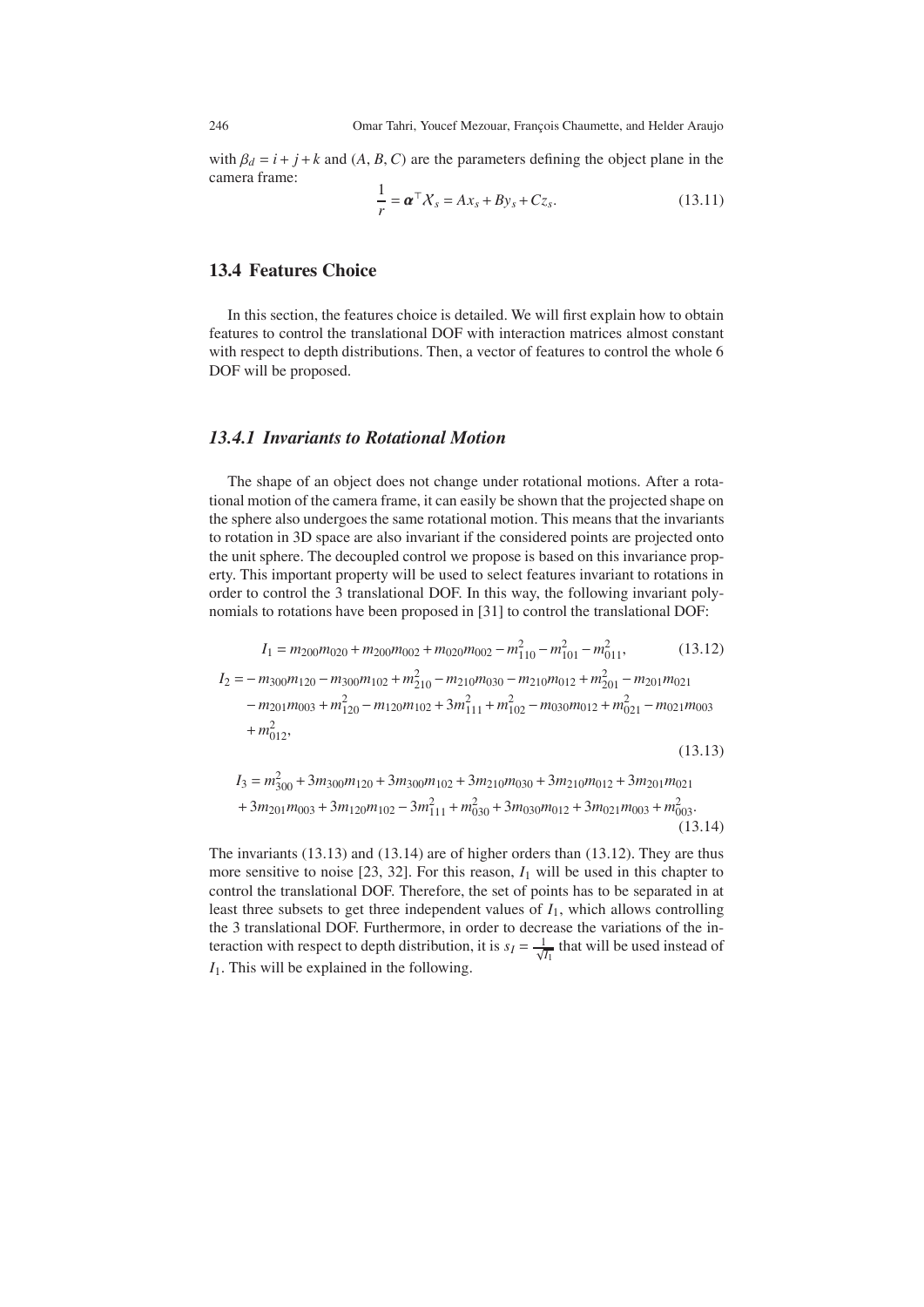# *13.4.2 Variation of the Interaction Matrix with respect to the Camera Pose*

As it was mentioned above, one of the goals of this work is to decrease the nonlinearity by selecting adequate features. In this way, the invariance property allows us to setup some interaction matrix entries to 0. These entries will thus be constant during the servoing task. However, the other entries depend on the camera pose as it will be shown in the following. It will be also shown that the feature choice  $s_I = \frac{1}{\sqrt{I_I}}$ allow obtaining interaction matrices almost constant with respect to the depth distribution.

#### **13.4.2.1 Variation with respect to Rotational Motion**

Let us consider two frames  $\mathcal{F}_1$  and  $\mathcal{F}_2$  related to the unit sphere with different orientations ( ${}^{1}R_{2}$  is the rotation matrix between the two frames) but with the same center. In this case, the value of  $I_t$  is the same for the two frames, since it is invariant to rotational motions. Let X and  $X' = {}^2\mathbf{R}_1 X$  be the coordinates of a projected point in the frame  $\mathcal{F}_1$  and  $\mathcal{F}_2$  respectively. Let us consider a function invariant to rotations  $f(X_1,...,X_N)$  that can be computed from the coordinates of N points onto the unit sphere (such as the invariants computed from the projection onto the unit sphere). The invariance condition between the frames  $\mathcal{F}_1$  and  $\mathcal{F}_2$  can thus be written as follow:

$$
f(X'_1, ..., X'_N) = f({}^2\mathbf{R}_1X_1, ..., {}^2\mathbf{R}_1X_N) = f(X_1, ..., X_N).
$$
 (13.15)

The interaction matrix that links the variation of the function *f* with respect to translational velocities can be obtained as follow:

$$
\mathbf{L}_{\mathbf{f}_{\mathbf{v}}} = \frac{\partial f(X_{s_1} + \mathbf{T}, \dots, X_N + \mathbf{T})}{\partial \mathbf{T}},
$$
\n(13.16)

where **T** is a small translational motion vector. Let us now apply this formula for the camera position defined by the frame  $\mathcal{F}_2$ :

$$
\mathbf{L'_{f_v}} = \frac{\partial f}{\partial \mathbf{T}} = \frac{\partial f(\mathcal{X}'_1 + \mathbf{T}, \dots, \mathcal{X}'_N + \mathbf{T})}{\partial \mathbf{T}} = \frac{\partial f(\mathcal{X}_1 + \mathbf{T}, \dots, \mathcal{X}_N + \mathbf{T}))}{\partial \mathbf{T}}.
$$
 (13.17)

From (13.17), it can be obtained that:

$$
\mathbf{L'_{f_v}} = \frac{\partial f\left(\mathbf{R_1}(X_1 + \mathbf{R_2}T), \dots, \mathbf{R_1}(X_N + \mathbf{R_2}T)\right)}{\partial T}.
$$
 (13.18)

Combining this equation with the invariance to rotations condition (13.15), we get: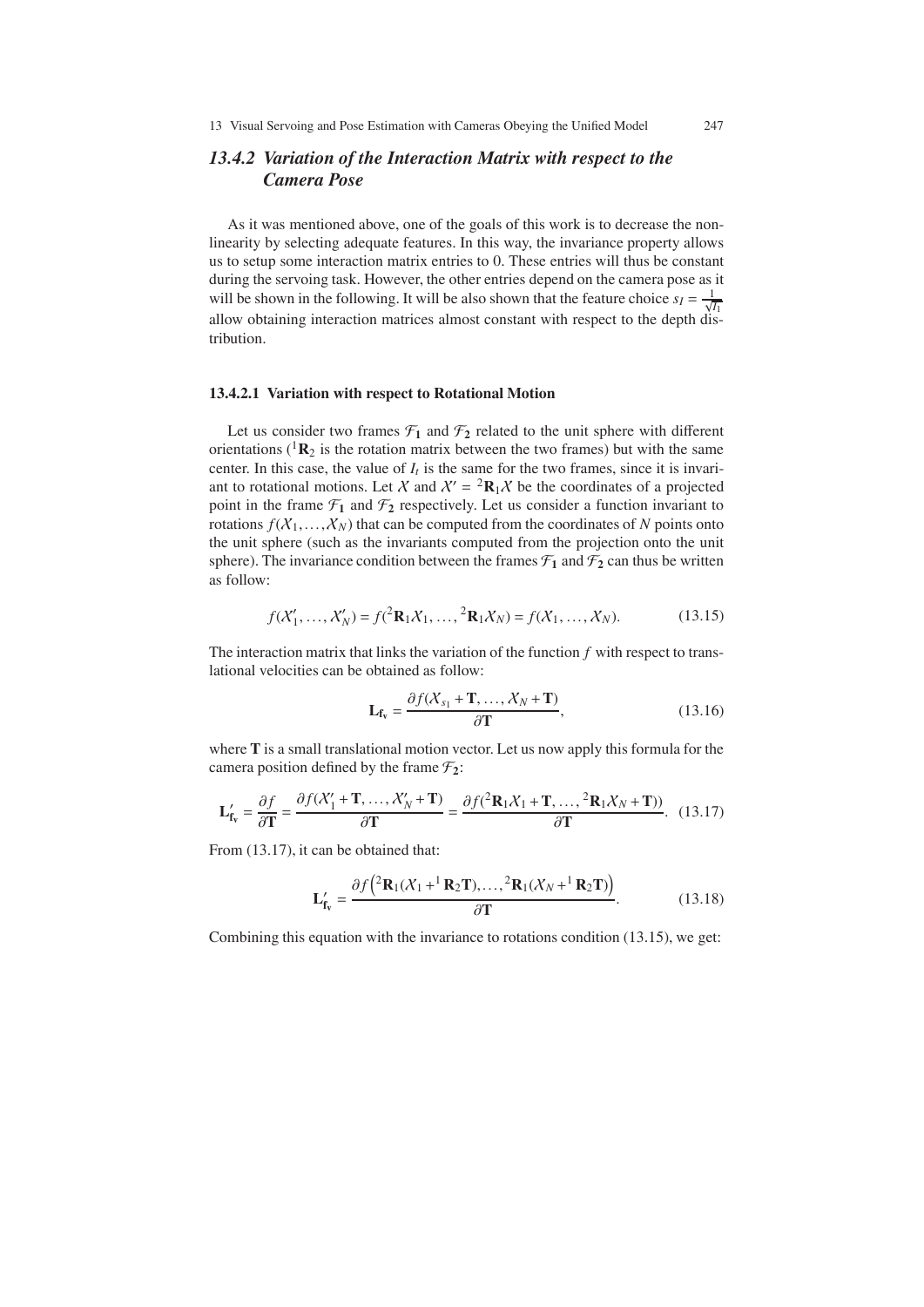248 Omar Tahri, Youcef Mezouar, François Chaumette, and Helder Araujo

$$
\mathbf{L'_{f_v}} = \frac{\partial f(X_1 + ^1\mathbf{R}_2\mathbf{T}, \dots, X_N + ^1\mathbf{R}_2\mathbf{T})}{\partial \mathbf{T}}.
$$
 (13.19)

From this, we easily obtain:

$$
\mathbf{L'_{f_v}} = \frac{\partial f(X_1 + \mathbf{T}', \dots, X_N + \mathbf{T}')}{\partial \mathbf{T}'} \frac{\partial \mathbf{T}'}{\partial \mathbf{T}},
$$
(13.20)

where  $T' = {}^{1}R_{2}T$ . Finally, combining (13.20) with (13.16), we obtain:

$$
\mathbf{L'_{f_v}} = \mathbf{L_{f_v}}^{-1} \mathbf{R_2}.
$$
 (13.21)

This result was expected since applying a translational velocity  $v_1$  to the frame  $\mathcal{F}_1$  is equivalent to applying a translational velocity to the frame  $\mathcal{F}_2$  but taking into account the change of frame  $(v_2 = {}^1R_2v_1)$ . This variation is thus natural, since the translational velocities to apply to the camera frame have to depend on its orientation. Finally, this result shows that rotational motions do not change the rank of the interaction matrix of the features used to control the translational DOF. In other words, the rotational motions do not introduce singularities on the interaction matrix and any rank change of the latter depends only on the translational motions.

#### **13.4.2.2 Variation of the Interaction Matrix with respect to Depth**

Obtaining constant interaction matrix entries means that the selected features depend linearly of the corresponding DOF. In this way, in [18, 30], it was shown that for good *z*-axis closed-loop behavior in IBVS, one should choose image features that scale as  $s \sim Z$  (*Z* is the object depth). This means that the variation with respect to depth is a constant (i.e. the system is linear). In the case where the object is defined by an image region, the following feature has been proposed in [30] to control the motions along the optical axis:

$$
s_r = \frac{1}{\sqrt{m_{00}}},
$$

where  $m<sub>00</sub>$  is the bidimensional moment of order 0 (that is the object surface in the image) using the conventional perspective projection model. In the case where the object is defined by a set of discrete points, the selected optimal feature was:

$$
s_d = \frac{1}{\sqrt{(\mu_{20} + \mu_{02})}},\tag{13.22}
$$

where  $\mu_{ij}$  are the central moments computed from a set of discrete points (see [30] for more details). Unfortunately,  $s_r$  and  $s_d$  allows only obtaining invariance to rotations around the optical axis and not to all 3D rotations. For this reason,  $s_I = \frac{1}{\sqrt{I_I}}$ will be used instead of *s<sub>r</sub>*. To explain the choice of  $s_I = \frac{1}{\sqrt{I_1}}$ , let us first determine how the polynomial invariant  $I_1$  behaves when  $Z$  increases by considering each term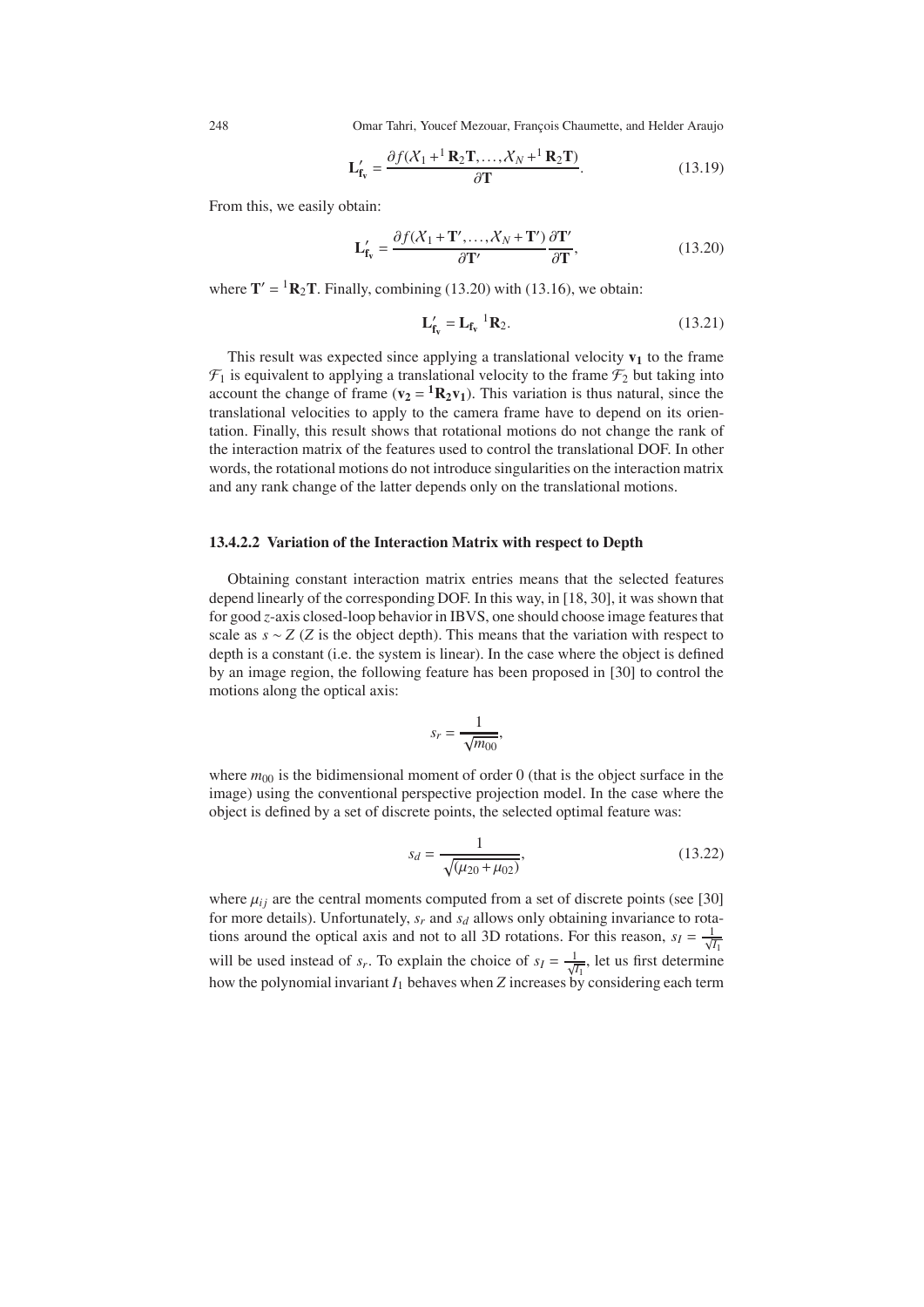of its formula. Let us consider the definition of the projection onto the unit sphere:

$$
\begin{cases}\nx_s = \frac{X}{\sqrt{X^2 + Y^2 + Z^2}} \\
y_s = \frac{X}{\sqrt{X^2 + Y^2 + Z^2}} \\
z_s = \frac{X}{\sqrt{X^2 + Y^2 + Z^2}}.\n\end{cases}
$$
\n(13.23)

From the definition of the projection onto the unit sphere, it can be obtained that if the depth *Z* increases (i.e.  $X \ll Z$  and  $Y \ll Z$ ), the point projection coordinates have the following behaviors with respect to depth:  $x_s \sim \frac{1}{Z}$ ,  $y_s \sim \frac{1}{Z}$  and  $z_s \sim 1$ . It follows that:  $m_{200} = \sum_{h=1}^{N} x_{s_h}^2 \sim \frac{1}{Z^2}$ ,  $m_{020} = \sum_{h=1}^{N} y_{s_h}^2 \sim \frac{1}{Z^2}$ ,  $m_{110} = \sum_{h=1}^{N} x_{s_h} y_{s_h} \sim \frac{1}{Z^2}$ ,  $m_{101} =$  $\sum_{h=1}^{N} x_{s_h} z_{s_h} \sim \frac{1}{Z}$ ,  $m_{011} = \sum_{h=1}^{N} y_{s_h} z_{s_h} \sim \frac{1}{Z}$  and  $m_{002} = \sum_{h=1}^{N} z_{s_h}^2 \sim N$ . By neglecting the term depending on  $\frac{1}{Z^4}$  when the depth increases enough, the polynomial can be approximated as follow:

$$
I_1 \approx N(m_{200} + m_{020}) - m_{100}^2 - m_{010}^2,\tag{13.24}
$$

where *N* is the number of points. Therefore, it can be obtained that  $I_1 \sim \frac{1}{Z^2}$  and  $s_I = \frac{1}{\sqrt{I_1}}$  ~ *Z*. Note that if the set of points is centered with respect to the optical axis (i.e.  $m_{100} = m_{010} = 0$ ), we have:

$$
I_1 \approx N(m_{200} + m_{020}).\tag{13.25}
$$

In this case, note the similarity between  $s_I = \frac{1}{\sqrt{I_1}}$  and the features given by (13.22). In geometrical terms, if the set of points is centered with respect to the optical axis, the projection onto unit sphere and the projection onto a classical perspective behave in the same way when the depth increases. Besides, an example of interaction matrix variations with respect to depth distributions is given in Section 13.5.1.

#### *13.4.3 Features Selection*

We could consider the center of gravity of the object's projection onto the unit sphere to control the rotational DOF:

$$
\mathbf{x}_{\mathbf{s}_{\mathbf{g}}} = \left(x_{s_g}, y_{s_g}, z_{s_g}\right) = \left(\frac{m_{100}}{m_{000}}, \frac{m_{010}}{m_{000}}, \frac{m_{001}}{m_{000}}\right).
$$

However, only two coordinates of  $\mathbf{x}_{s_g}$  are useful for the control since the point projection belongs to the unit sphere making one coordinate dependent of the others. That is why in order to control rotation around the optical axis, the mean orientation of all segments in the image is used as a feature. Each segment is built using two different points in an image obtained by re-projection to a conventional perspective plane.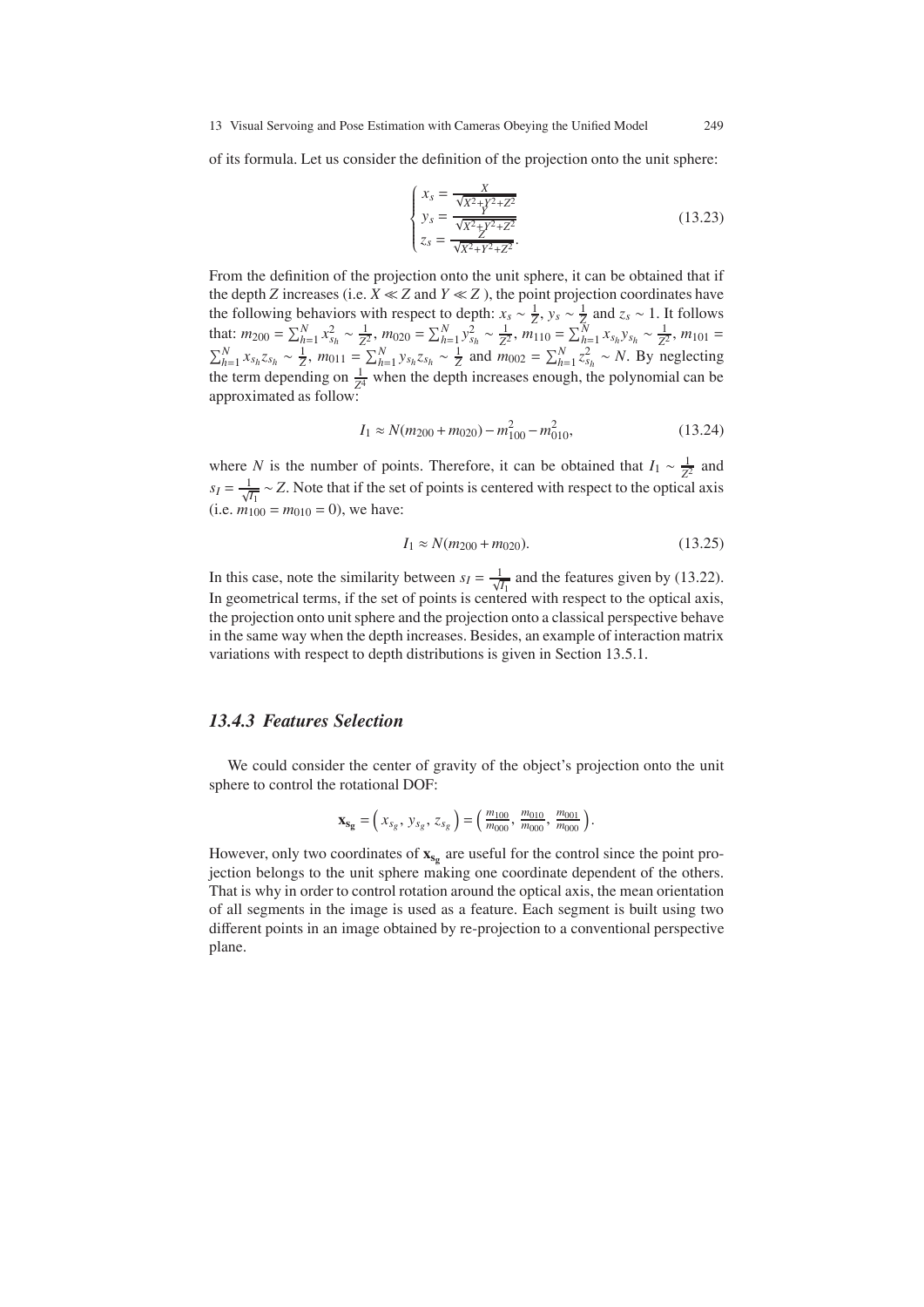250 Omar Tahri, Youcef Mezouar, François Chaumette, and Helder Araujo

Finally, as mentioned previously, the invariants to 3D rotation  $s_I = \frac{1}{\sqrt{I_1}}$  are considered to control the translation. In practice, three separate set of points such that their centers are noncollinear can be enough to control the 3 translational DOF. In order to ensure the nonsingularity of the interaction matrix, the set of points is divided in four subsets (each subset has to encompass at least 3 points). This allows us to obtain four different features to control the 3 translational DOF.

# **13.5 Results**

In this section, an example of interaction matrix variations with respect to depth distribution is given. Thereby, several results of pose estimation and visual servoing are presented.

# *13.5.1 Variation of the Interaction Matrix with respect to Depth Distribution*

Fig. 13.3 gives the variations of the interaction matrix entries of  $I_1$  and  $s_I = \frac{1}{\sqrt{I_1}}$ with respect to translational motion applied along the optical axis to the four random coplanar points defined in the camera frame as follow:

$$
\mathbf{X}_{o} = \begin{pmatrix} -0.3258 & -0.0811 & 0.1487 & 0.2583 \\ -0.0458 & 0.1470 & -0.1052 & 0.0039 \\ 1.0000 & 1.0000 & 1.0000 & 1.0000 \end{pmatrix}.
$$
 (13.26)

The set of points has been chosen to be approximatively centered with respect to the *z*−*axis* ( $m_{100} \approx 0$   $m_{010} \approx 0$ ). For this reason, it can be seen that  $L_x \approx L_{x_1} \approx L_y \approx$  $L_{y_1} \approx 0$  ( $\mathbf{L}_{I_1} = \begin{bmatrix} L_x, L_y, L_z, 0, 0, 0 \end{bmatrix}$  and  $\mathbf{L}_{s_I} = \begin{bmatrix} L_{x_1}, L_{y_1}, L_{z_1}, 0, 0, 0 \end{bmatrix}$ ). In practice, the features  $I_1$  and  $s_I$  also depend mainly on the translational motion with respect to the object axis of view. From Fig. 13.3(a) and Fig. 13.3(b), it can be seen that  $L_{z_1}$ is almost constant and largely invariant to the object depth. On the other hand *Lz* decreases to 0 when the object depth increases.

#### *13.5.2 Visual Servoing Results*

In these simulations, the set of points is composed of 4 noncoplanar points. For all the following simulations, the desired position corresponds to the 3D points coordinates defined in the camera frame as follow: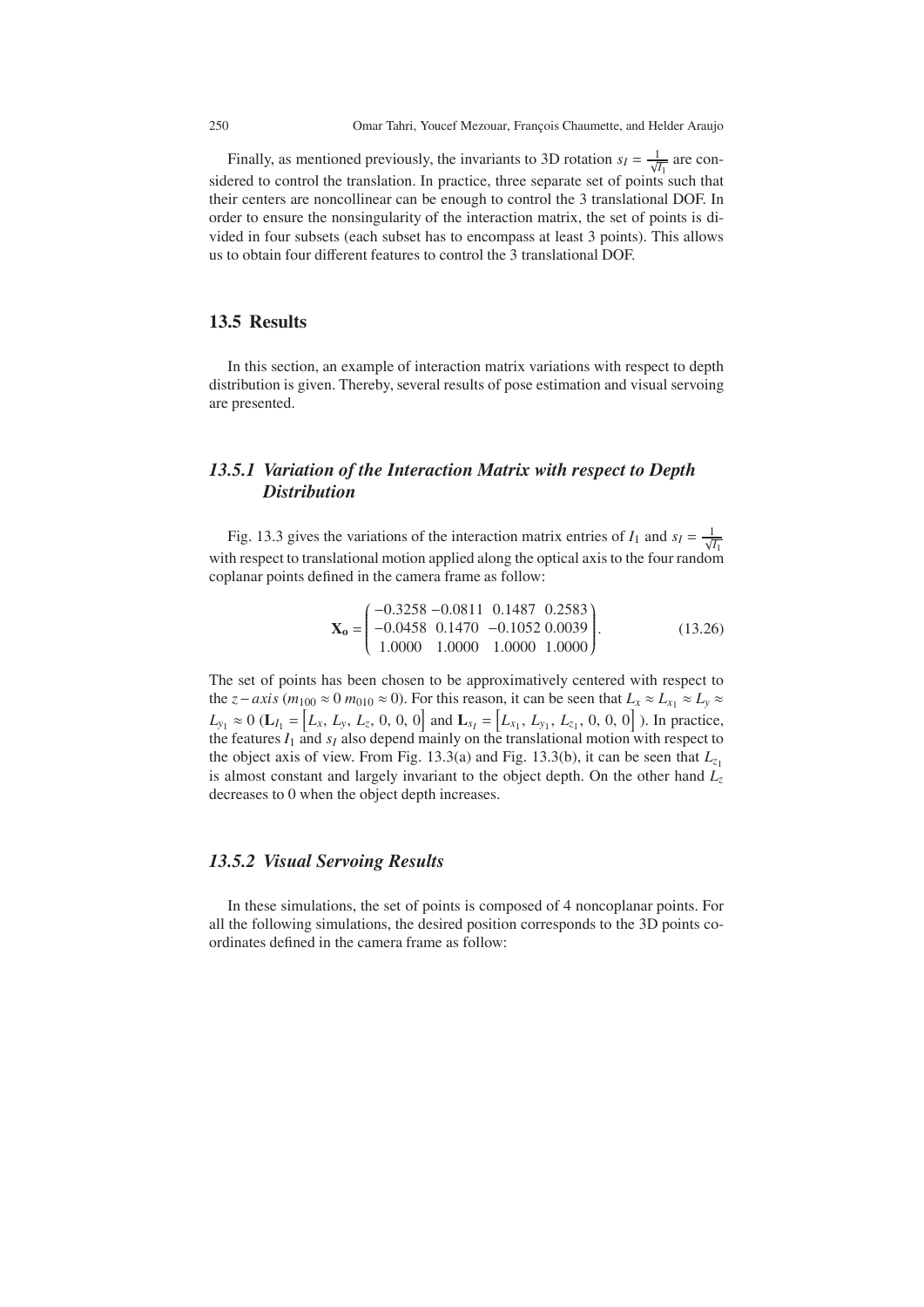

**Fig. 13.3** Variations of the interaction matrix with respect to depth distribution (in meter): (a) results for *I*<sub>1</sub>; and (b) results for  $s_I = \frac{1}{\sqrt{I_1}}$ .

$$
\mathbf{X_d} = \begin{pmatrix} 0 & -0.2 & 0 & 0.2 \\ 0.2 & 0 & -0.2 & 0 \\ 0.9 & 1 & 1 & 1.2 \end{pmatrix} .
$$
 (13.27)

From the four set of points 4 different triangles can be obtained. For each triangle, the invariant  $s_I = \frac{1}{\sqrt{I_1}}$  is computed to control the translational motion.

In a first simulation, we show the advantage of using  $s_I = \frac{1}{\sqrt{I_1}}$  instead of using directly  $I_1$ . For this purpose, the translational motion given by  $(13.28)$  has been considered between the desired and the initial camera poses. Further, in the control law (13.4), the scalar  $\lambda$  that tunes the velocity has been set to 1 and the interaction matrix computed at each iteration is used (i.e.  $\hat{\mathbf{L}}_{\mathbf{s}} = \mathbf{L}_{\mathbf{s}}$ ). If the system were completely linear, the convergence would be obtained in only one iteration. The nonlinearity of the system has as effect to damp or to magnify the camera velocities. In our case (i.e  $\lambda = 1$ ), the nonlinearity can slow the convergence (damping the velocity) or it can produce oscillations (magnifying the velocity). The results obtained using  $I_t = \frac{1}{\sqrt{I_1}}$ and using  $I_1$  are given on Fig. 13.4. From Fig. 13.4(a) and Fig. 13.4(b), oscillations can be observed for the features errors as well as for the velocities obtained using  $I_1$  before converging (after 9 iterations). On the other hand, a fast convergence is obtained using  $I_t = \frac{1}{\sqrt{I_1}}$  without oscillations (after only two iterations the system has almost converged). This shows that using  $I_t = \frac{1}{\sqrt{I_1}}$ , the system behaved almost as a linear system.

$$
\mathbf{t_0} = (0.2, 0.3, 0.6) \text{ m.} \tag{13.28}
$$

In a second simulation, the rotational motion defined by the rotation vector (13.29) has been considered. The rotation matrix is obtained from the rotation vector θ**u** using the well known Rodrigues formula. We compare the system behavior using our features and using the point Cartesian coordinates (a conventional perspective projection has been considered). The obtained results are given on Fig. 13.5. From Fig. 13.5(a), it can be seen that a nice decrease of the features errors is obtained using our features. Furthermore, from Fig. 13.5(b), since the considered translational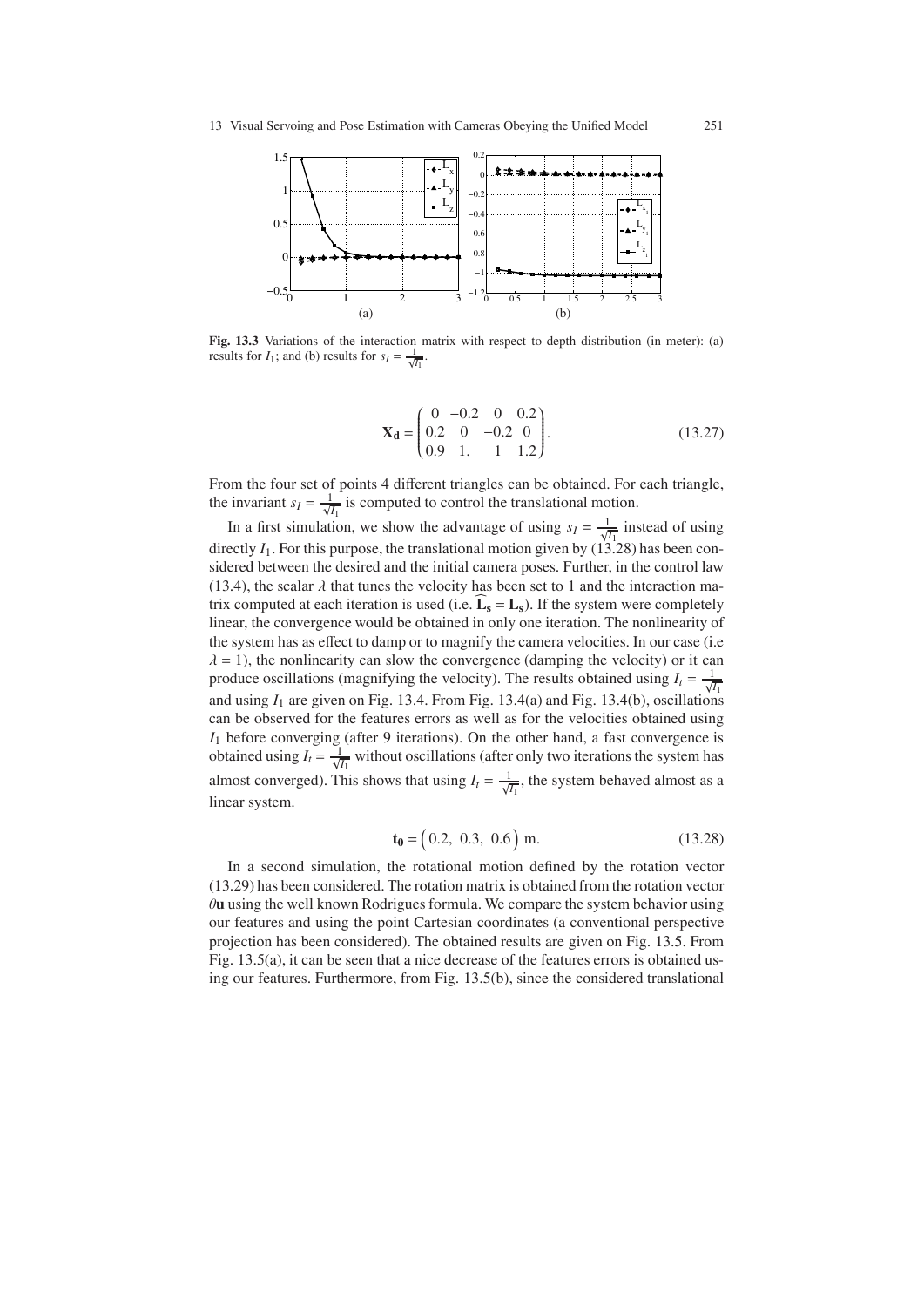

**Fig. 13.4** Results using  $I_1$ : (a) features errors; (b) velocities (in m/s). Using  $s_I = \frac{1}{\sqrt{I_1}}$ : (c) features errors; and (d) velocities (in m/s).

motion is null, the translational velocity computed using the invariants to rotations are null (thanks to the invariance to rotations). Further, as for feature errors, Fig. 13.5(c) shows a nice decrease of the rotational velocities. The results obtained using the point Cartesian coordinates to control the camera position are given on Fig. 13.5(d), Fig.  $13.5(e)$  and Fig.  $13.5(f)$ . Fig.  $13.5(d)$  shows a nice decrease of the feature errors. On the other hand, the behavior of the velocities is far from satisfactory. Indeed, a strong translational motion is observed (see Fig.  $13.5(e)$ ) and since the rotational DOF are coupled with the translational one, this introduced also a strong oscillations of the rotational velocities (see Fig. 13.5(f)).

$$
\theta \mathbf{u} = (-6.42, 19.26, 128.40) \text{ deg.}
$$
 (13.29)

For the third simulation, the motion between the initial and desired camera poses defined by (13.30) and (13.30) has been considered. The same desired camera pose as for the first experiment was used. From Fig. 13.6(a), it can be noticed that the feature errors behavior is very satisfactory. The same satisfactory behavior is obtained for translational and rotational velocities (see Fig. 13.6(b) and Fig. 13.6(c)). Indeed, nice decreases of the feature errors as well as for the velocities are obtained. On the other hand the results obtained using the point Cartesian coordinates show a strong translational motion generated by the wide rotation and also oscillations of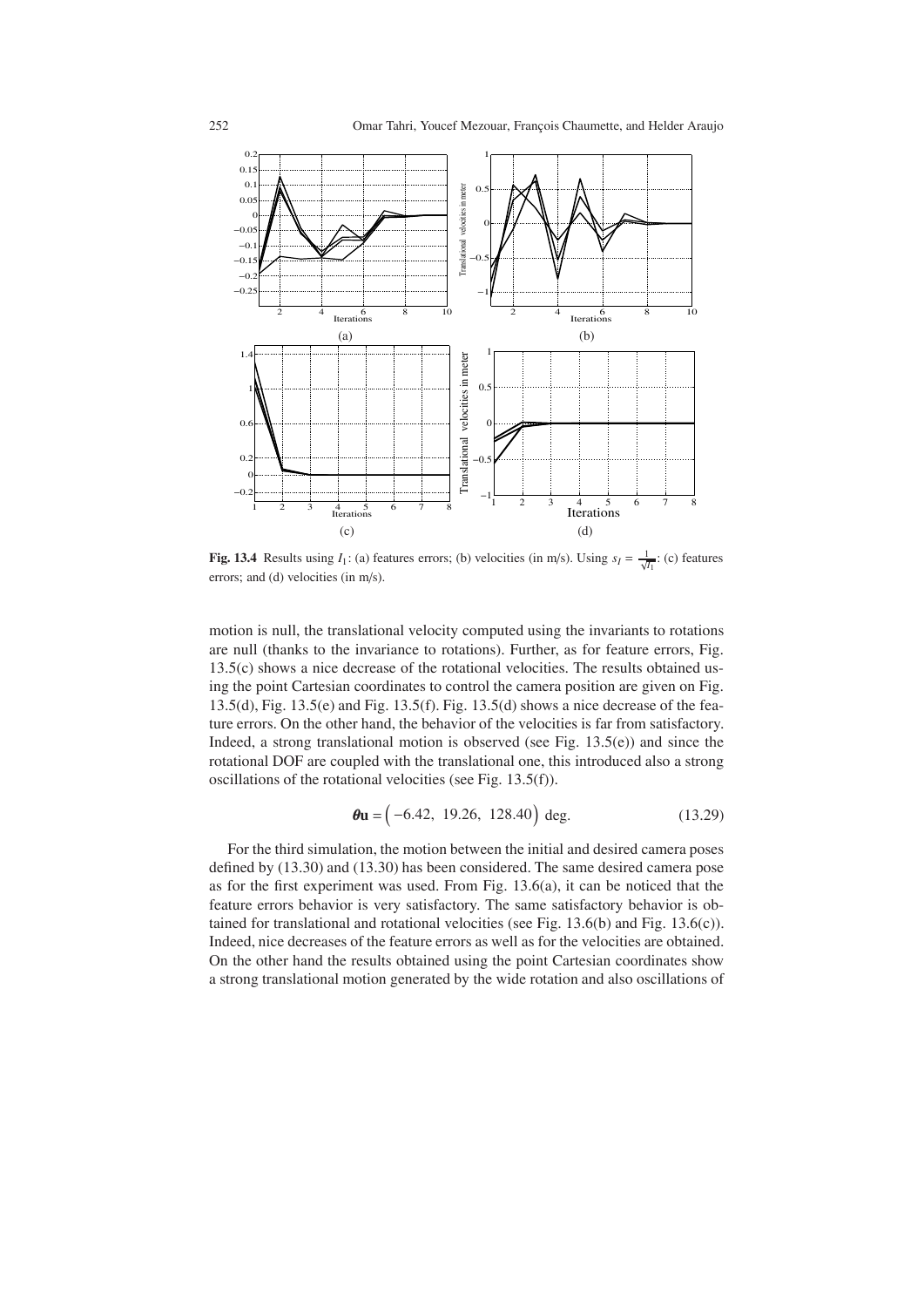

**Fig. 13.5** Results for pure rotational motion. Using  $S_I = \frac{1}{\sqrt{I_1}}$ : (a) features errors; (b) translational velocities (in m/s); (c) rotational velocities (in deg/s). Using point coordinates: (d) features errors; (e) Translational velocities (in m/s); and (f) rotational velocities (in deg/s).

the whole velocities (see Fig. 13.6(e) and Fig. 13.6(f))

$$
\theta
$$
**u** = (-6.42, 19.26, 128.40) degt<sub>1</sub> = (-0., -0.3, 1) m. (13.30)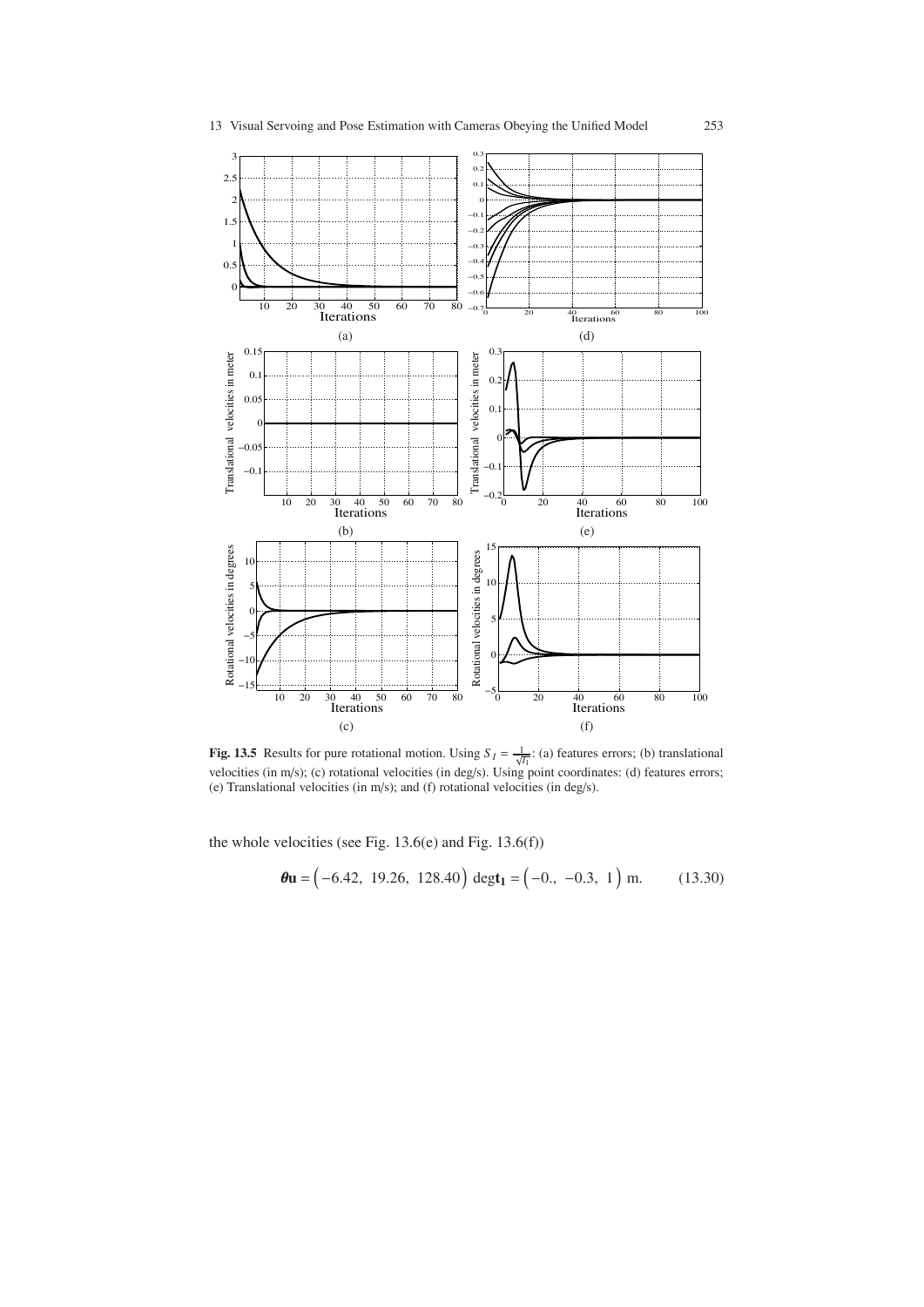

**Fig. 13.6** Results for general motion. Using  $I_t = \frac{1}{\sqrt{I_1}}$ : (a) features errors; (b) translational velocities (in m/s); (c) rotational velocities (in deg/s). Using point coordinates: (d) features errors; (e) translational velocities (in m/s); and (f) rotational velocities (in deg/s).

# *13.5.3 Pose Estimation Results*

In this part, our pose estimation method is compared with the linear method proposed by Ansar in [1] and the iterative method proposed by Araujo [2]. The identity matrix has been used to initialize *<sup>i</sup>* **M***<sup>o</sup>* for our method and for the iterative method proposed in [2]. The combination of the linear method and iterative method proposed by Araujo is also tested. In other words, the results obtained by the linear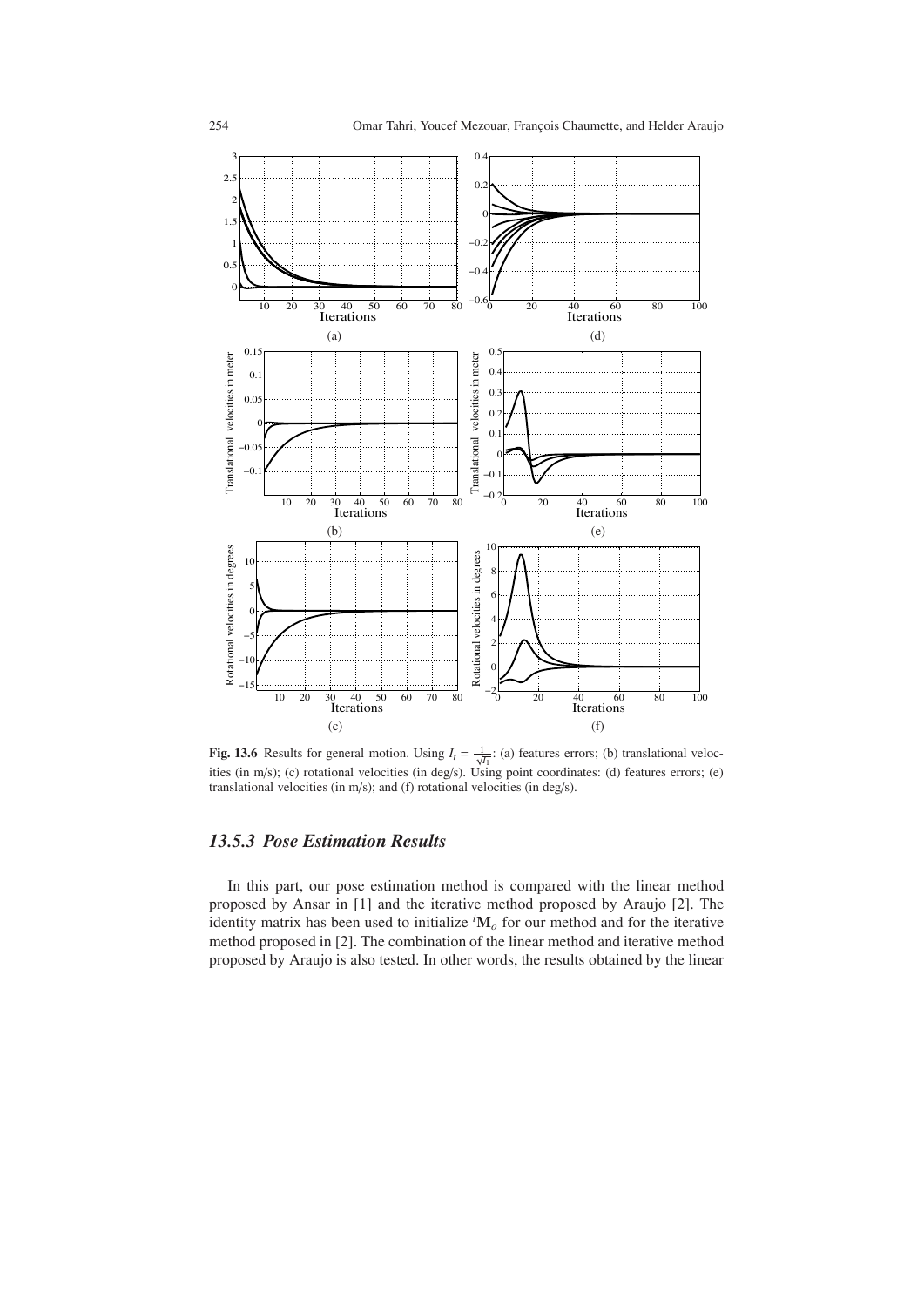13 Visual Servoing and Pose Estimation with Cameras Obeying the Unified Model 255

method will be used as initialization to the iterative method. The following setup has been used:

• an object composed of four points forming a square defined as follows has been considered:

$$
X_o = \begin{bmatrix} -0.2 & 0.2 & -0.2 & 0.2 \\ -0.2 & -0.2 & 0.2 & 0.2 \\ 1. & 1. & 1. & 1 \end{bmatrix};
$$

- a camera model with focal  $F = 800$  and principal point coordinates  $u = v = 400$ pixels has been used to compute the points coordinates in image;
- the interaction matrix corresponding to the current position is used in the control law (13.4) to compute the camera displacement (i.e  $\hat{\mathbf{L}}_s = \mathbf{L}_s$ );
- random poses have been generated as follow:
	- 1000 random translational motions  $\mathbf{t} = (1\sigma_1 \quad 1\sigma_2 \quad 1.3\sigma_3)$  are firstly applied to the point coordinates defined in the square frame, where  $\sigma_1$  and  $\sigma_2$  are random numbers chosen from a normal distribution with mean zero, variance one and standard deviation one,  $\sigma_3$  is a random number chosen from a uniform distribution on the interval [0.0 1.0];
	- the rotational motion is chosen such that the points coordinates belongs to the image limits [1 800; 1 800]. Further, the rotational motion with respect to the optical axis can range randomly between  $[0 2\pi]$ .

Let us consider the pose error defined by:

$$
\mathbf{T}_e = \begin{pmatrix} \mathbf{R}_e & \mathbf{t}_e \\ \mathbf{0}_{1 \times 3} & 1 \end{pmatrix} = \mathbf{T}_r^{-1} \mathbf{T}_c,
$$

where  $T_r$  and  $T_c$  are respectively the real and the estimated pose. If the correct pose is obtained,  $\mathbf{T}_e$  is equal to the identity matrix ( $\|\mathbf{t}_e\| = 0$  and  $\mathbf{R}_e = \mathbf{I}_3$ ). Let  $\theta_e$  be the rotation error corresponding to the rotation matrix **Re**. Fig. 13.7 and 13.8 give the distribution of  $\theta_e$  and  $\|\mathbf{t}_e\|$  using the four different methods and for three different levels of noise. In other words, for each values of  $\theta_e$  and  $\|\mathbf{t}_e\|$ , the plot gives the percentage of the errors smaller or equal to these values.

Fig. 13.7(a) and Fig. 13.8(a) give the distributions of  $\theta_e$  and  $\|\mathbf{t}_e\|$  when perfect data is considered (without noise and using the exact camera parameters). From these figures, it can be seen that the linear method, our method and **AA** method have always estimated the exact pose. On the other hand, Araujo's method initialized by the identity matrix only converges for nearly 40% cases. Fig. 13.7(b) and Fig. 13.8(b) give the obtained results with 0.3 pixels gaussian noises, principal points coordinates [375 375] and focal  $F = 760$  (recall that the real values are [400 400] for the principal point and  $F = 800$  for the focal). From these figures, it can be noticed that the accuracy of the estimation using the linear method decreases when the data noise increases. The results obtained using the linear method are improved using Araujo's method. On the other hand, the accuracy of the Araujo iterative method initialized by the identity matrix also decreases, but the convergence percentage is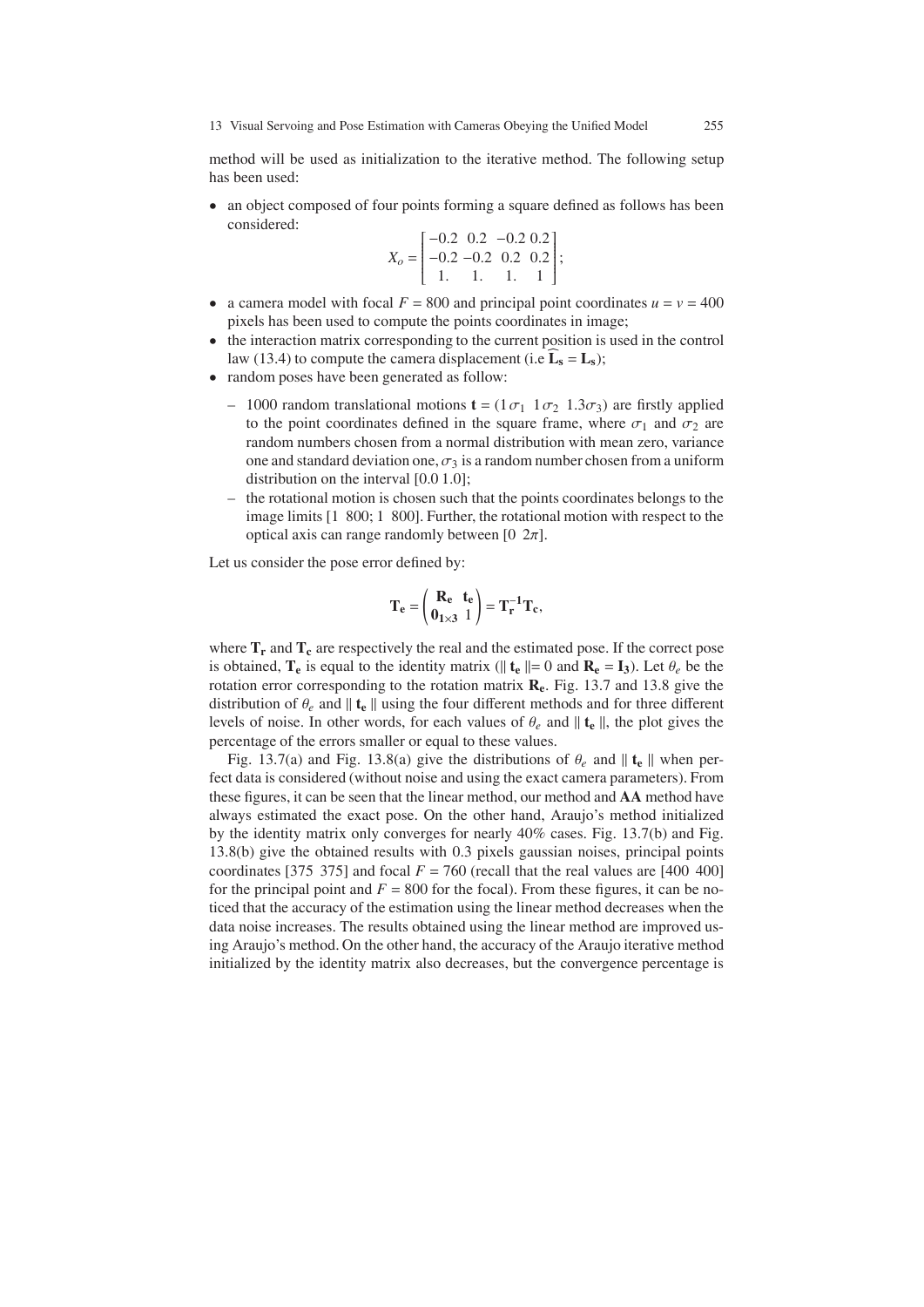

**Fig. 13.7** Distribution of θ*<sup>e</sup>* with respect to noise level and errors on camera parameters: (a) results with zero noise and exact camera; and (b) results for 0.3 pixels gaussian noise, principal points coordinates [375 375] and focal  $F = 760$ .



**Fig. 13.8** Distribution of  $\|\mathbf{t}_e\|$  with respect to noise level and errors on camera parameters: (a) results with zero noise; and (b) results for 0.3 pixels gaussian noise, principal points coordinates [375 375] and focal  $F = 760$ .

still around 40%. Finally for the same experiment, our iterative method converges for all cases and gives more accurate estimation of the poses.

### **13.6 Conclusion**

In this chapter, a unique and efficient decoupled scheme for visual servoing and pose estimation has been proposed. The proposed scheme is valid for cameras obeying the unified model. More precisely, the invariants to rotational motions computed from the projection onto the unit sphere are used to control the translational DOF. Adequate forms of invariants have been proposed to decrease the interaction matrix variations with respect to the depth distributions.The validations results have shown the efficiency of the proposed scheme. Future works will be devoted to extend these results to model-free pose estimation problem and to region-based visual servoing.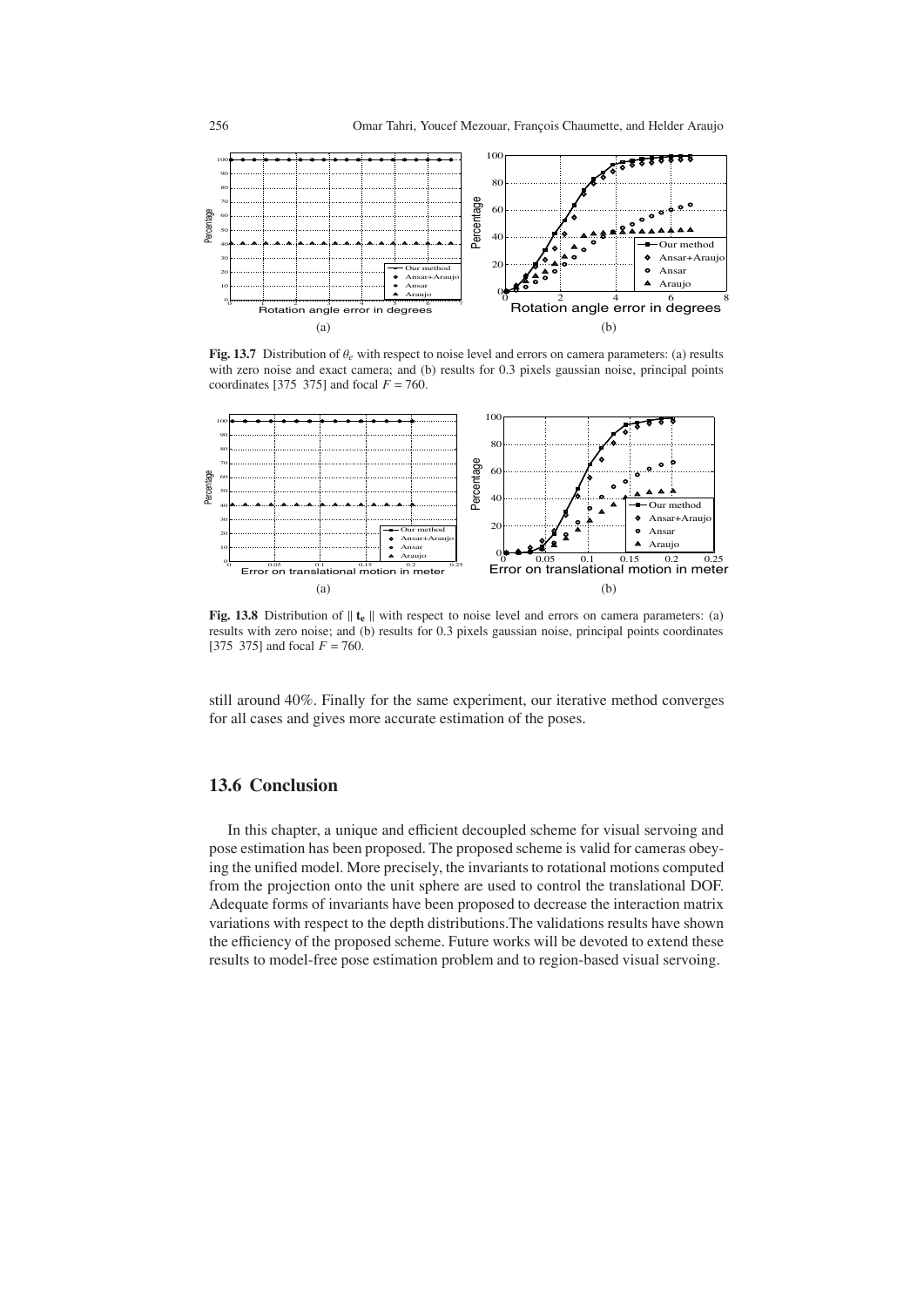#### **References**

- [1] Ansar A, Daniilidis K (2003) Linear pose estimation from points or lines. IEEE Trans on Pattern Analysis and Machine Intelligence 25:282–296
- [2] Araujo H, Carceroni RL, Brown CM (1998) A fully projective formulation to improve the accuracy of lowe's pose-estimation algorithm. Computer Vision and Image Understanding 70:227–238
- [3] Baker S, Nayar S (1999) A theory of catadioptric image formation. Int Journal of Computer Vision 35(2):175–196
- [4] Barreto J, Araujo H (2001) Issues on the geometry of central catadioptric image formation. In: Computer Vision and Pattern Recognition, 2001. CVPR 2001. Proceedings of the 2001 IEEE Computer Society Conference on, vol 2, pp II–422–II–427 vol.2
- [5] Chaumette F (1998) Potential problems of stability and convergence in imagebased and position-based visual servoing. In: Kriegman D, Hager G, Morse A (eds) The Confluence of Vision and Control, LNCIS Series, No 237, Springer-Verlag, pp 66–78
- [6] Corke PI, Hutchinson SA (2001) A new partitioned approach to image-based visual servo control. IEEE Trans on Robotics and Automation 17(4):507–515
- [7] Dementhon D, Davis L (1995) Model-based object pose in 25 lines of code. Int Journal of Computer Vision 15(1-2):123–141
- [8] Dhome M, Richetin M, Lapreste JT, Rives G (1989) Determination of the attitude of 3d objects from a single perspective view. IEEE Trans on Pattern Analysis and Machine Intelligence 11(12):1265–1278
- [9] Espiau B, Chaumette F, Rives P (1992) A new approach to visual servoing in robotics. IEEE Trans on Robotics and Automation 8:313–326
- [10] Fiore P (2001) Efficient linear solution of exterior orientation. IEEE Trans on Pattern Analysis and Machine Intelligence 23(2):140–148
- [11] Fomena R, Chaumette F (2007) Visual servoing from spheres using a spherical projection model. In: Robotics and Automation, 2007 IEEE International Conference on, pp 2080–2085
- [12] Geyer C, Daniilidis K (2003) Mirrors in motion: Epipolar geometry and motion estimation. Int Journal on Computer Vision 45(3):766–773
- [13] Hamel T, Mahony R (2002) Visual servoing of an under-actuated dynamic rigid body system: an image-based approach. IEEE Trans on Robotics and Automation 18(2):187–198
- [14] Iwatsuki M, Okiyama N (2002) A new formulation of visual servoing based on cylindrical coordinates system with shiftable origin. In: IEEE/RSJ Int. Conf. on Intelligent Robots and Systems, Lausanne, Switzerland, pp 354–359
- [15] Lee JS, Suh I, You BJ, Oh SR (1999) A novel visual servoing approach involving disturbance observer. In: IEEE Int. Conf. on Robotics and Automation, ICRA'99, Detroit, Michigan, pp 269–274
- [16] Lowe DG (1991) Fitting parameterized three-dimensional models to images. IEEE Trans on Pattern Analysis and Machine Intelligence 13:441–450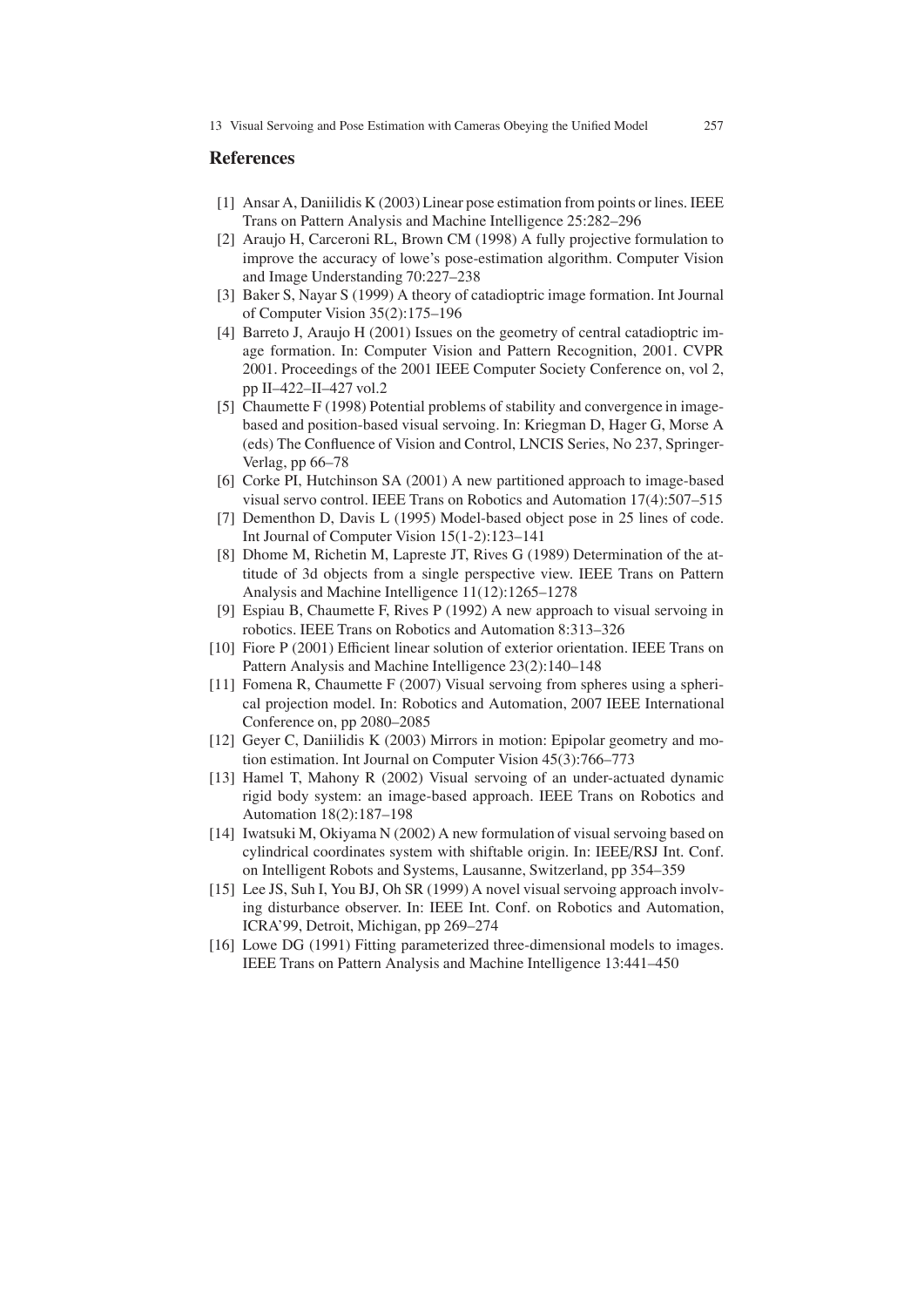- [17] Lu CP, Hager G, Mjolsness E (2000) Fast and globally convergent pose estimation from video images. IEEE Trans on Pattern Analysis and Machine Intelligence 22(6):610–622
- [18] Mahony R, Corke P, Chaumette F (2002) Choice of image features for depthaxis control in image-based visual servo control. In: IEEE/RSJ Int. Conf. on Intelligent Robots and Systems, IROS'02, Lausanne, Switzerland, vol 1, pp 390–395
- [19] Malis E, Chaumette F, Boudet S (1999) 2 1/2 d visual servoing. IEEE Trans on Robotics and Automation 15(2):238–250
- [20] Marchand E, Chaumette F (2002) Virtual visual servoing: A framework for real-time augmented reality. In: Drettakis G, Seidel HP (eds) EUROGRAPH-ICS 2002 Conference Proceeding, Saarebrücken, Germany, Computer Graphics Forum, vol 21(3), pp 289–298
- [21] Martinet P, Gallice J (1999) Position based visual servoing using a nonlinear approach. In: IEEE/RSJ Int. Conf. on Intelligent Robots and Systems, IROS'99, Kyongju, Korea, vol 1, pp 531–536
- [22] Mei C, Rives P (2007) Single view point omnidirectional camera calibration from planar grids. In: Robotics and Automation, 2007 IEEE International Conference on, pp 3945–3950
- [23] Mukundan R, Ramakrishnan KR (1998) Moment Functions in Image Analysis Theory and Application. M. World Scientific Publishing, Co.Pte.Ltd
- [24] Rives P, Azinheira J (2004) Linear structures following by an airship using vanishing points and horizon line in a visual servoing scheme. In: IEEE Int. Conf. on Robotics and Automation, ICRA'04, New Orleans, Louisiana, pp 255–260
- [25] Safaee-Rad R, Tchoukanov I, Smith K, Benhabib B (1992) Three-dimensional location estimation of circular features for machine vision. IEEE Trans on-Robotics and Automation 8(5):624–640
- [26] Sundareswaran V, Behringer R (1999) Visual servoing-based augmented reality. In: IWAR '98: Proceedings of the international workshop on Augmented reality : placing artificial objects in real scenes, A. K. Peters, Ltd., Natick, MA, USA, pp 193–200
- [27] Svoboda T, Pajdla T (2002) Epipolar geometry for central catadioptric cameras. Int Journal on Computer Vision 49(1):23–37
- [28] Tahri O (2004) Utilisation des moments en asservissement visuel et en calcul de pose. PhD thesis, University of Rennes
- [29] Tahri O, Chaumette F (2005) Complex objects pose estimation based on image moment invariants. In: IEEE Int. Conf. on Robotics and Automation, ICRA'05, Barcelona, Spain, pp 438–443
- [30] Tahri O, Chaumette F (2005) Point-based and region-based image moments for visual servoing of planar objects. IEEE Transactions on Robotics 21(6):1116– 1127
- [31] Tahri O, Chaumette F, Mezouar Y (2008) New decoupled visual servoing scheme based on invariants from projection onto a sphere. In: IEEE Int. Conf. on Robotics and Automation, ICRA'08, pp 3238–3243